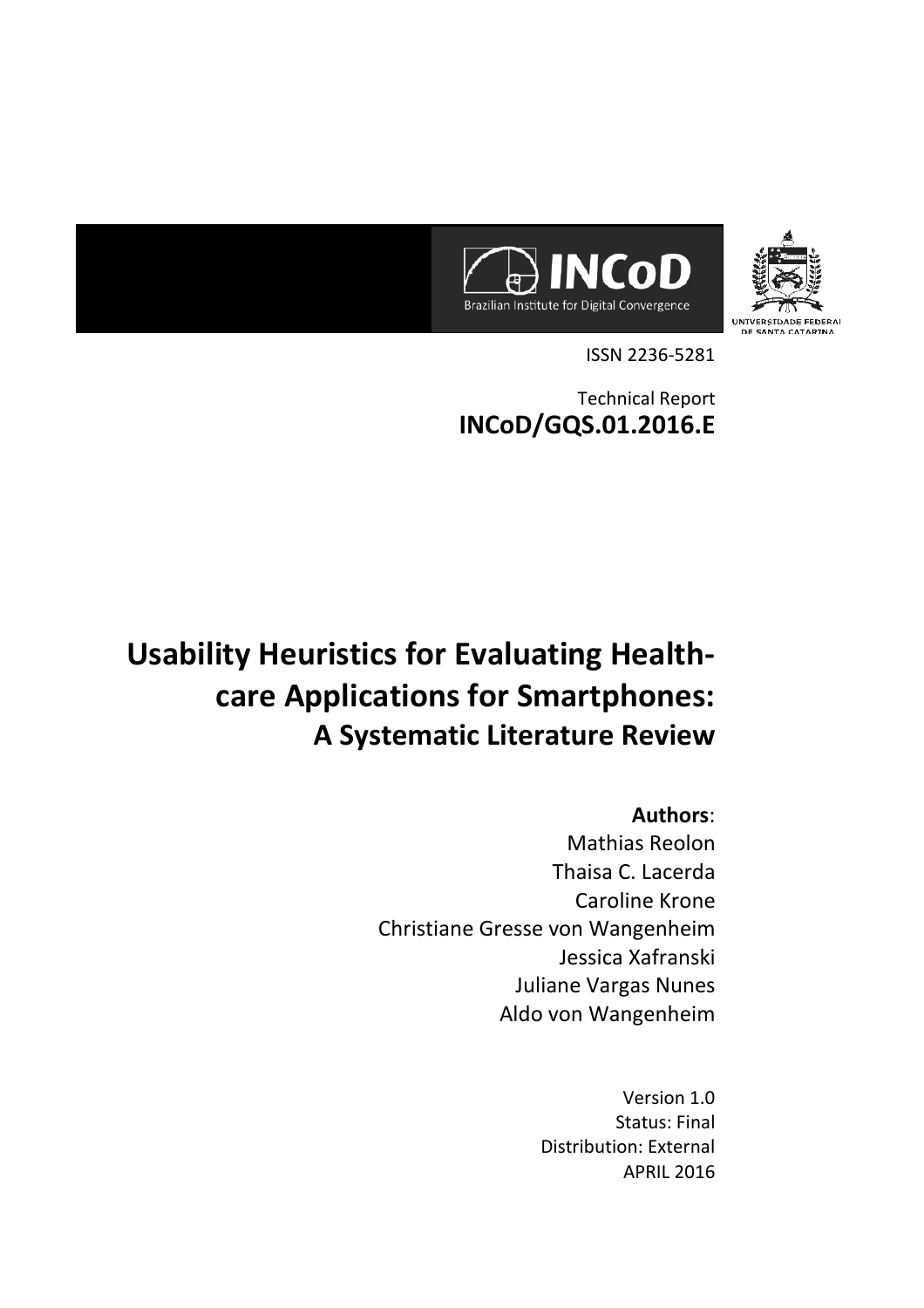© 2016 **INCoD** – Brazilian Institute for Digital Convergence

All rights reserved and protected under Brazilian Law No. 9.610 from 19/02/1998. No part of this publication may be reproduced, stored in a retrieval system, or transmitted in any form or by any means, electronic, mechanical, photocopying, recording, scanning, or otherwise.



**Brazilian Institute for Digital Convergence**

Federal University of Santa Catarina - UFSC Campus Universitário João David Ferreira Lima - Trindade Departamento de Informática e Estatística - Room 320 Florianópolis-SC - CEP 88040-970

Phone/FAX: +55 48 3721-9516 R.17 **www.incod.ufsc.br**

ISSN 2236-5281

Relatório Técnico do Instituto Nacional para Convergência Digital/ Departamento de Informática e Estatística, Centro Tecnológico, Universidade Federal de Santa Catarina. -- v.1, n.1 (2011).-- Florianópolis: INE, UFSC, 2011 -

Semestral Resumo em português

ISSN 2236-5281

1. Convergência digital. 2. Tecnologia da informação. 3. Informática na saúde. 4. Mídia digital I. Universidade Federal de Santa Catarina. Departamento de Informática e Estatística.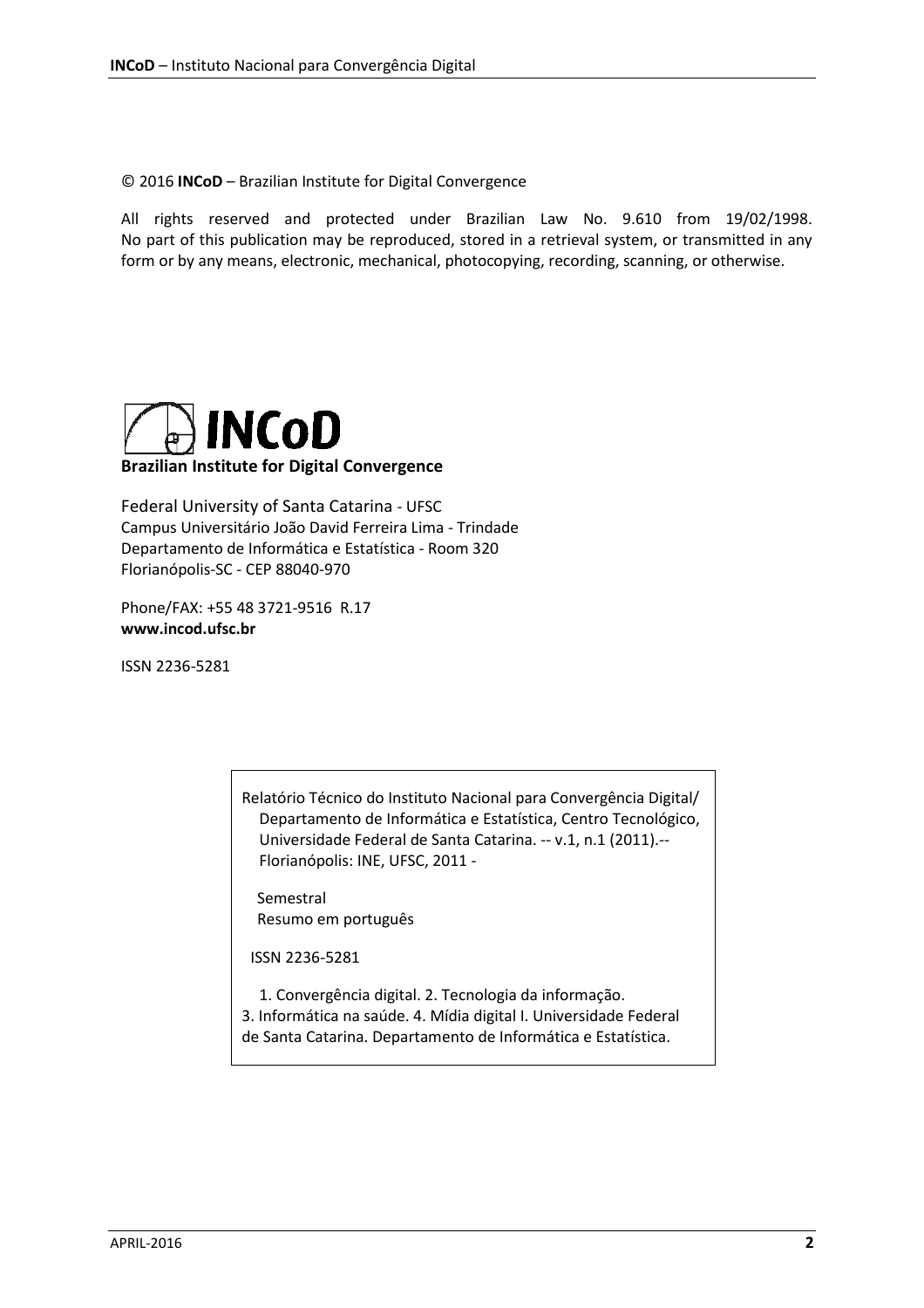## **Abstract**

Mobile devices, especially smartphones, are playing an increasing role in healthcare, enabling the delivery of complex m-health applications that allow the on-the-go care to patients wherever they are and whatever their circumstances. There exists a large diversity of mhealth applications ranging, for example, from the management of chronic illnesses to the remote analysis of teleradiology examinations. M-health applications can improve quality and efficiency and provide cost savings of healthcare to a large percentage of the population. However, considering that the usage of these applications impacts on the health of humans, it is imperative to prevent usage errors, which may compromise patient safety. Thus, an important quality of such applications is usability. A way to conceptualize usability are heuristics for designing interfaces. There are various sets of usability heuristics available that have originally been developed for graphical user interfaces on desktop computers as well as diverse customizations for specific devices and/or types of applications. In this context this article analyzes the state of the art of usability heuristics specifically targeted to evaluate mhealth applications on smartphones. In order to answer this question, a systematic literature review has been conducted. As result, we found only a very small number of articles reporting heuristic evaluations of this type of application. Most of these used "traditional" sets of usability heuristics. Only two articles report the usage of heuristics customized to mobile applications but not further taking into consideration specific characteristics of healthcare applications. This clearly points out the lack of research on the customization of usability heuristics for this specific kind of application, which could significantly contribute to the adoption of lightweight evaluation techniques and, thus, contributing to the improvement of the usability of m-health applications.

<span id="page-2-0"></span>Keywords: usability – heuristic evaluation – m-health - smartphone - healthcare.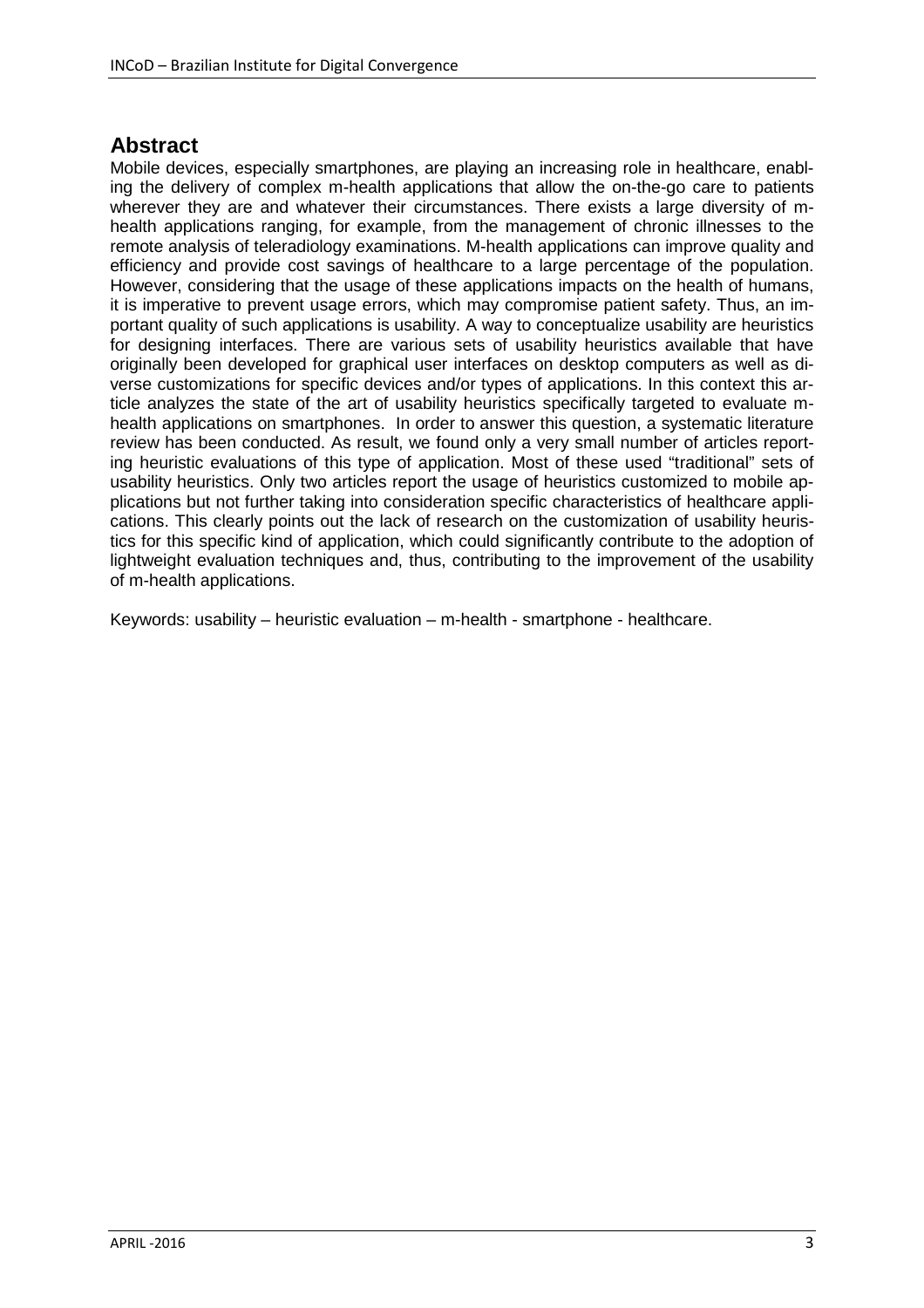# **1. Introduction**

The use of mobile devices such as smartphones is revolutionizing the way we communicate and interact. Smartphones offer a great level of computability and connectivity combining functionality from diverse devices (such as pagers, phones and PDA's), which allows them to provide new types of services and applications [1]. In this respect, smartphones are also becoming very popular among healthcare professionals as well as the general public. [2]This advance created the opportunity for the development of mobile healthcare applications (also called m-health [3]) that allow the on-the-go health care practice to patients wherever they are and whatever their circumstances. There exists a large diversity of m-health applications ranging from disease diagnosis, drug reference to medical calculator applications [2]. Many apps are also developed to support the management of chronic illnesses such as diabetes [4] [5], cancer [6] or heart diseases [7] that, for example, allow patients to measure blood pressure or remind them to take medications.

In this way, m-health can improve healthcare efficiency and provide cost savings, e.g. by monitoring patients remotely [8], reducing the need for routine office visits especially for those living in rural areas. Furthermore, they can help to ensure treatment compliance, and provide patients with tailored information. Providing such information through smartphones allows to reach a larger percentage of the population, including ones who may have no access to other IT devices. For health professionals, m-health promises expedition of daily tasks and access to information while dealing with patients, e.g. from previous check-ups, facilitating physician mobility. Especially in emergency situations, mobile devices, for example, enable neurologists to access to radiological images of stroke patients from remote sites in the context of a telemedicine evaluation [9] or the remote diagnosis of electrocardiograms by cardiologists [10] as low-cost procedures with a high potential to save lives. Thus, by removing geographical and temporal boundaries, m-health has the potential to improve the efficiency of healthcare delivery, ultimately making healthcare more effective [11][12][13].

Considering that the usage of these applications impacts on the health of humans, it is imperative to prevent usage errors, which may compromise patient safety leading to injury or even death [14]. Especially as many health systems have user interfaces so poorly designed and difficult to use that they invite a variety of human errors [15], [16], [17], [18] representing one of the single greatest threats to patient safety [14]. Current research indicates a number of usability issues with m-health apps, including small text, poor color contrast and scrolling wheels, especially for older adults [19]. Other problems are related to unclear wording or complex navigation [20]. Many health apps also do not provide adequate support for the tasks and workflow of healthcare professionals [20], which can lead them to spending unnecessary time and/or making the wrong decisions and, consequently, increase patient safety risks.

Therefore, it is important to design and target m-health apps to end-users' needs making them more efficient and easier to use while minimizing the likelihood of error [14]. This becomes even more important when considering that m-health applications are often used by the patients themselves or healthcare professionals without further IT training [22], [23], [2]. Moreover, m-health is not only used by the younger more tech-savvy generations but a large range of users (about 30%) are elderly people who wish to continue living independently in their homes being remotely monitored by health care professionals and family using mobile phones [24], [25].

In this usage context of m-health applications, it is imperative to focus on usability [26]. Usability is defined as "the measure by which a product can be used by specific users in order to achieve specific objectives with effectiveness, efficiency and satisfaction in the specific use context" [27]. A way to conceptualize usability is in terms of general principles or heuristics for designing interfaces [28], such as, for example, the heuristic "visibility of system status" expressing that the system should always keep users informed about what is going on. Usa-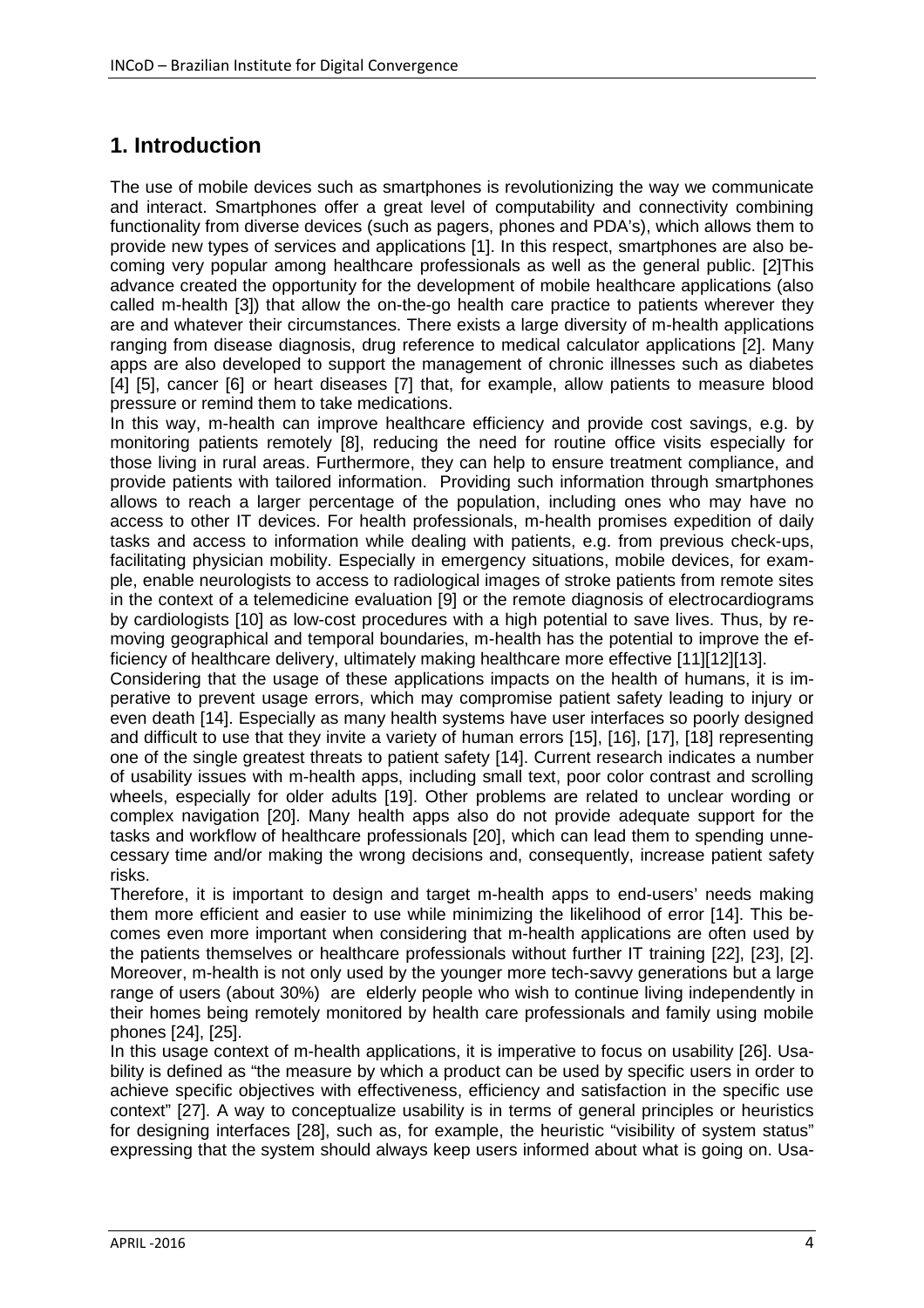bility heuristics are derived from a mix of theory-based knowledge, experience and common sense. They are typically refined into design guidelines in style guides, which in a more detailed prescriptive manner specify exactly how to design an actual interface (for example, on how to design a particular icon) or serve as a checkpoint to evaluate the compliance of an interface design in order to identify potential usability problems. Usability heuristics, therefore, are intended to help designers to develop and improve the design as well as to provide a basis for evaluating prototypes and existing systems [28]. In particular, they provide a framework for heuristic evaluation [29], a lightweight usability inspection method for finding usability problems at any point during the development process requiring little time and human resources.

There are various sets of usability heuristics available that have originally been developed for graphical user interfaces on desktop computers. Among the most popular ones are Nielsen's ten heuristics [30], Shneiderman's eight golden rules [31] or the ergonomic criteria defined by Scapien and Bastien [32]. However, these generic heuristics sets typically need to be customized to be applied for specific kind of systems (such as, for example, websites [33], ecommerce [34], e-learning [35]), or devices (e.g., interactive digital TV [36] or large screen information exhibits [37]) in order to effectively evaluate the interface design [38]. These examples illustrate that usability heuristics must be carefully selected so they reflect the specific interface being designed [38] and may require alternative heuristics or re-interpretation of existing ones in order for each heuristic to make sense.

However, taking into consideration specific characteristics and needs of m-health applications due to the healthcare context as well as the specific characteristics of mobile phones, assumptions about user interactions known from "traditional" computer usage may not hold true for mobile devices [39], [40] and/or healthcare applications 20. Clearly, the size and portability requirements of mobile phones present limitations as well as the awkward ways for data input [39]. And, although touch screen capabilities may facilitate certain actions, they also pose new challenges through the lack of tactile feedback, touch key size, etc. [42]. Mobile phones also change traditional interaction models based on the familiar WIMP (Windows, Icons, Menus, Pointer) interface style to interaction that may involve voice, gesture, sensors and location data [39].

On the other hand, specific characteristics of health care applications also may require a tailoring of usability heuristics. For example, interfaces of clinical laboratory systems may require that for the proper management of the laboratory workflow the time of critical activities is always and easily visible to the user [43] [44] or the usage of an adequate medical vocabulary (e.g., based on SNOMED (Systematized Nomenclature of Medicine)) [44] [45].

In this context, emerges the question: Do specific usability heuristics exist to evaluate mobile health applications for smartphones? In order to answer this question, this article presents the state of art based on the results of a systematic literature review.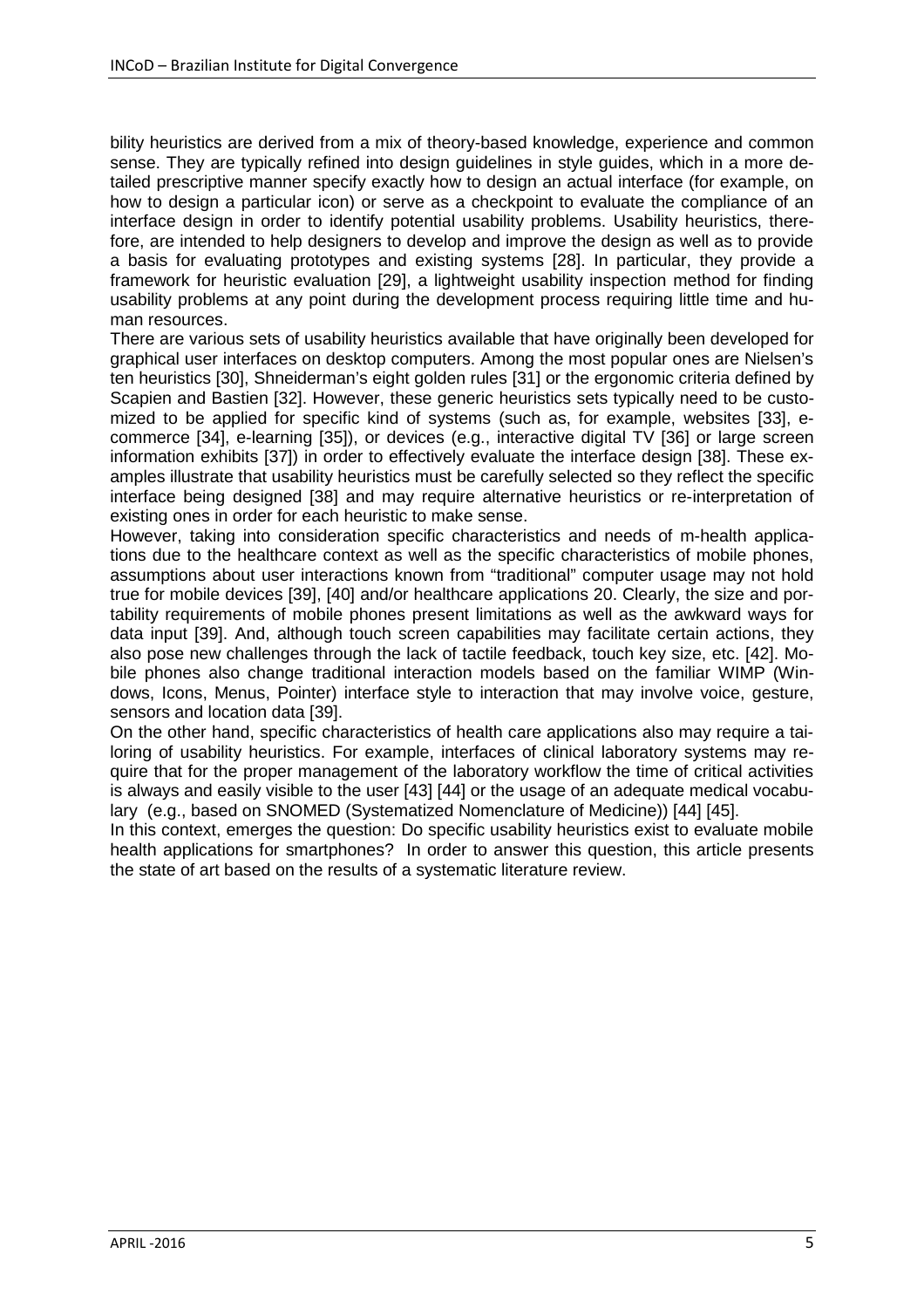# **2. Systematic Literature Review**

With the objective to investigate and synthesize existing literature related to usability heuristics for healthcare applications on smartphones a group of researchers of the GQS - Software Quality Group at the Federal University of Santa Catarina in Brazil conducted a systematic literature review (SLR). We followed the procedure for performing SLR proposed by Kitchenham [46], focusing on the research question: Which sets of usability heuristics exist specifically designed for smartphone healthcare applications? As part of this study, we also compared the encountered set of heuristics to identify their differences and similarities.

2.1 Definition of the systematic literature review

In this context, our primary goal is to identify usability heuristic sets used/proposed/adapted to evaluate healthcare applications for smartphones.

#### **Inclusion and exclusion criteria**

We examined English-language articles published between 2007 and 2014. The time limitation was established due to the significant resource and technology changes since the launch of the iPhone in 2007 as the "first smartphone that had mass appeal to the general community" [\[47\].](#page-17-0) We limited the articles to peer reviewed work, including only papers or articles published in journals or conference proceedings.

We included any kind of article that mentioned a heuristic evaluation of a mobile health application, whenever it used an existing heuristic usability set or proposed a new set of usability heuristics specific for m-health apps.

On the other hand, we excluded:

- Any kind of article not focusing on applications for healthcare.
- Any kind of article not focusing on smartphones (e.g., desktop computers, medical devices, tablets, TVs).
- Any kind of article that neither proposes a set of usability heuristics for healthcare apps nor reports heuristic evaluations of healthcare apps (e.g., usability testing).
- Any kind of article prescribing design guidelines and/or style guides not representing usability heuristics.

#### **Data sources and search strategy**

We analyzed articles available online in relevant databases in the field of computer science and medicine: IEEE Xplore, ACM Digital Library, ScienceDirect (Elsevier), Wiley Online Library, MEDLINE/PubMed and SpringerLink. In addition, we also searched on Google Scholar in order to assure a broad coverage. The search has been limited to articles accessible via Portal CAPES<sup>[1](#page-2-0)</sup>.

With the aim to ensure that all relevant articles were considered in this study, we performed trial searches in order to calibrate the final search string. We also included several terms are used as synonyms. For instance, the term "smartphone" has been represented also by the terms "mobile", "touchscreen phones" and "handheld devices". We also used the terms "health", "e-health", "m-health" and "medical" as they are often used as synonyms. Table 1 shows the specific search strings used in each of the repositories.

<span id="page-5-0"></span> $1$  A portal for access to scientific knowledge worldwide, managed by the Brazilian Ministry on Education for authorized institutions, including universities, government agencies and private companies (www.periodicos.capes.gov.br).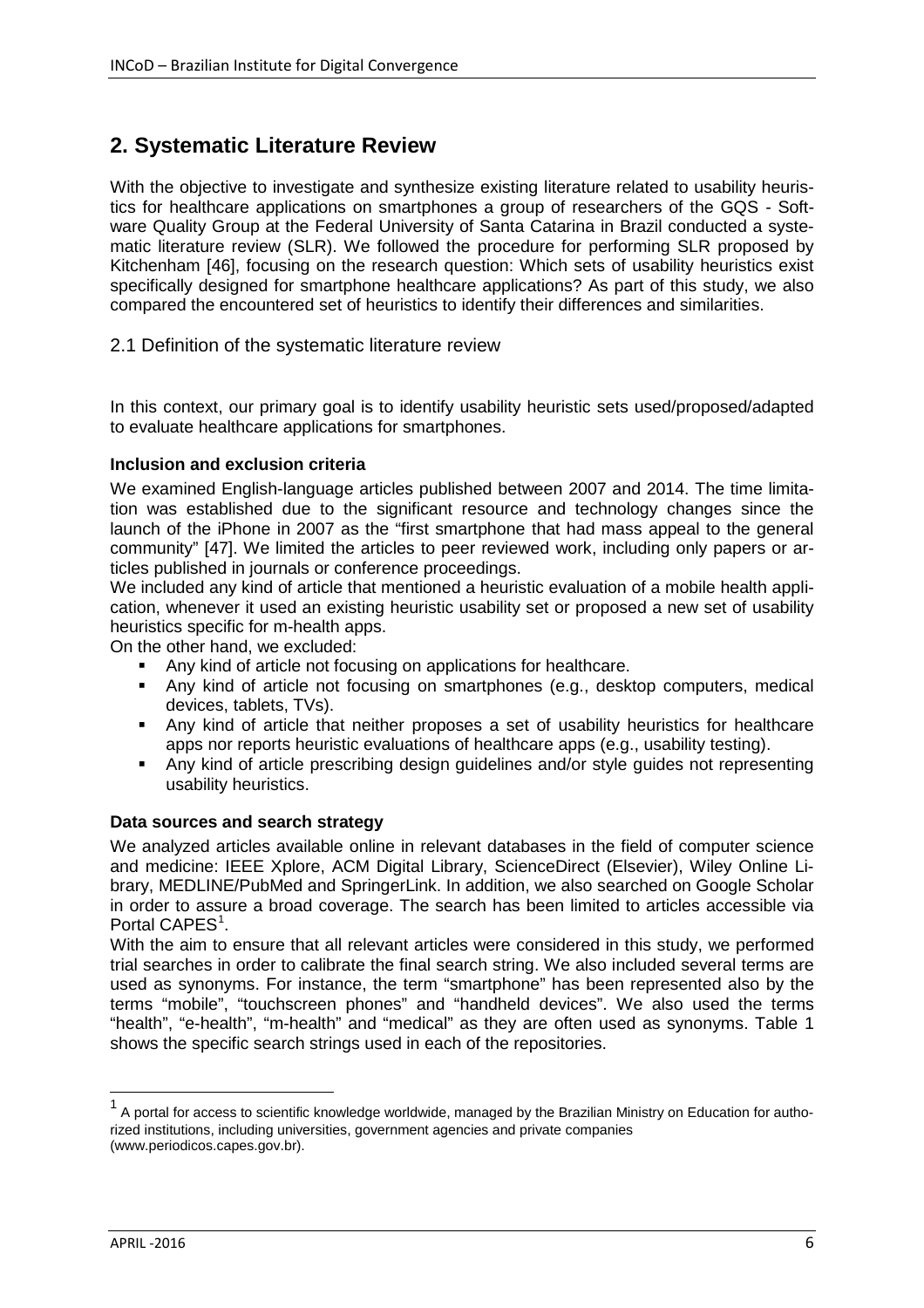| <b>Repository</b>                | <b>Search String</b>                                                                                                                                                                                                                                                                                                                                                                                                                                                                                                                                                                                                                                                                                                                                                   |  |  |  |  |  |
|----------------------------------|------------------------------------------------------------------------------------------------------------------------------------------------------------------------------------------------------------------------------------------------------------------------------------------------------------------------------------------------------------------------------------------------------------------------------------------------------------------------------------------------------------------------------------------------------------------------------------------------------------------------------------------------------------------------------------------------------------------------------------------------------------------------|--|--|--|--|--|
| <b>IEEE Xplore</b>               | ((mobile OR smartphones OR "handheld devices" OR "touchscreen devices" OR "touchscreen<br>mobile devices" OR "touchscreen phones") AND (telemedicine OR health OR healthcare OR e-<br>health OR m-health OR ehealth OR mhealth OR "clinical laboratory system" OR telehealth OR<br>medical) AND ("heuristic evaluation" OR "usability heuristics")) in Metadata & Full Text and pub-<br>lished between 2007 and 2014.                                                                                                                                                                                                                                                                                                                                                  |  |  |  |  |  |
| <b>ACM</b><br>Digital<br>Library | (mobile or smartphones or "handheld devices" or "touchscreen devices" or "touchscreen mobile<br>devices" or "touchscreen phones") and (telemedicine or health or healthcare or e-health or m-<br>health or ehealth or mhealth or "clinical laboratory system" or telehealth or medical) and ("heuris-<br>tic evaluation" or "usability heuristics") for: ((mobile or smartphones or "handheld devices" or<br>"touchscreen devices" or "touchscreen mobile devices" or "touchscreen phones") and (telemedi-<br>cine or health or healthcare or e-health or m-health or ehealth or mhealth or "clinical laboratory<br>system" or telehealth or medical) and ("heuristic evaluation" or "usability heuristics")) and (Publi-<br>shedAs:journal OR PublishedAs:proceeding) |  |  |  |  |  |
| ScienceDirect                    | pub-date > 2007 and [ mobile or smartphones or "handheld devices" or "touchscreen devices" or<br>"touchscreen mobile devices" or "touchscreen phones" and telemedicine or health or healthcare<br>or e-health or m-health or ehealth or mhealth or "clinical laboratory system" or telehealth or med-<br>ical and ["heuristic evaluation" or "usability heuristics"].                                                                                                                                                                                                                                                                                                                                                                                                  |  |  |  |  |  |
| Wiley<br>Online<br>Library       | mobile or smartphones or "handheld devices" or "touchscreen devices" or "touchscreen mobile<br>devices" or "touchscreen phones" in All Fields AND telemedicine or health or healthcare or e-<br>health or m-health or ehealth or mhealth or "clinical laboratory system" or telehealth or medical in<br>All Fields AND "heuristic evaluation" or "usability heuristics" in All Fields between years 2007 and<br>2014                                                                                                                                                                                                                                                                                                                                                   |  |  |  |  |  |
| MEDLINE/<br>Pubmed               | ((mobile OR smartphones OR "handheld devices" OR "touchscreen devices" OR "touchscreen<br>mobile devices" OR "touchscreen phones") AND (telemedicine OR health OR healthcare OR e-<br>health OR m-health OR ehealth OR mhealth OR "clinical laboratory system" OR telehealth OR<br>medical) AND ("heuristic evaluation" OR "usability heuristics")) Publication dates from<br>2007/01/01 to 2014/06/05)                                                                                                                                                                                                                                                                                                                                                                |  |  |  |  |  |
| SpringerLink                     | '(mobile OR smartphones OR "handheld devices" OR "touchscreen devices" OR "touchscreen<br>mobile devices" OR "touchscreen phones") AND (telemedicine OR health OR healthcare OR e-<br>health OR m-health OR ehealth OR mhealth OR "clinical laboratory system" OR telehealth OR<br>medical) AND ("heuristic evaluation" OR "usability heuristics")' within 2007-2014                                                                                                                                                                                                                                                                                                                                                                                                   |  |  |  |  |  |
| Google<br>Scholar                | ((mobile OR smartphones OR "handheld devices" OR "touchscreen mobile devices" OR "touch-<br>screen phones")AND(telemedicine OR "health care" OR ehealth OR mhealth OR "clinical labora-<br>tory system" OR medical)AND("heuristic evaluation" OR "usability heuristics")) published be-<br>tween 2007 and 2014.                                                                                                                                                                                                                                                                                                                                                                                                                                                        |  |  |  |  |  |
|                                  | (mobile OR smartphones OR "handheld devices" OR "touchscreen devices" OR "touchscreen<br>mobile devices" OR "touchscreen phones") AND (telemedicine OR health OR healthcare OR e-<br>health OR m-health OR ehealth OR mhealth OR "clinical laboratory system") published between<br>2007 and 2014.                                                                                                                                                                                                                                                                                                                                                                                                                                                                     |  |  |  |  |  |

#### **Table 1: Search strings for each repository**

## 2.2 Search Execution

The search was performed between April and May 2014 by researchers of the Software Quality Group, including professors, graduate and undergraduate students with background in the areas of computing, design and telemedicine. Searching the databases as defined,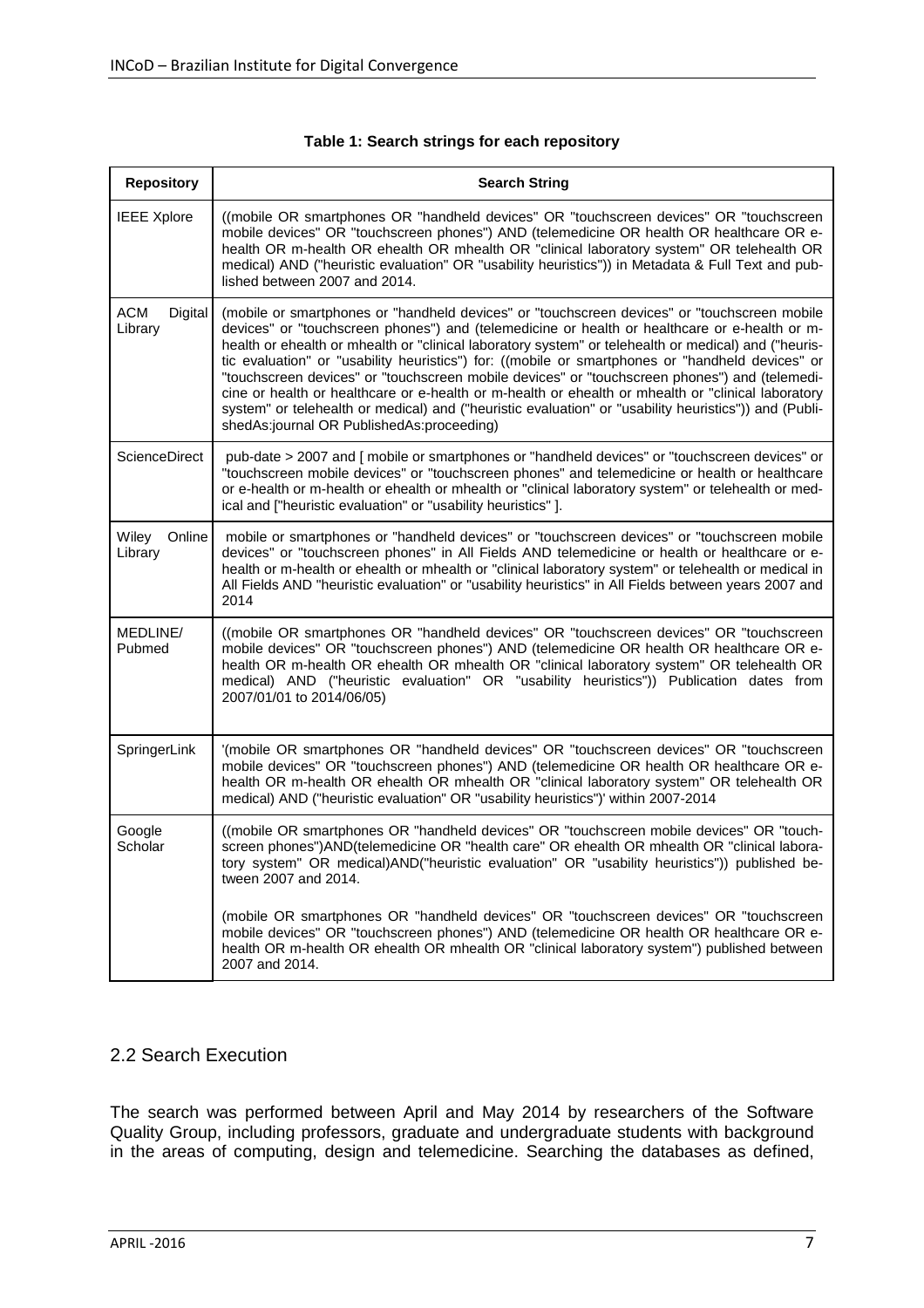several potentially relevant articles have been returned. Table 2 indicates the number of search results per repository.

| <b>Repository</b>           | Number of search results |  |  |
|-----------------------------|--------------------------|--|--|
| <b>IEEE Xplore</b>          | 114                      |  |  |
| <b>ACM Digital Library</b>  | 842                      |  |  |
| ScienceDirect               | 42                       |  |  |
| <b>Wiley Online Library</b> | 25                       |  |  |
| <b>MEDLINE</b>              | 6                        |  |  |
| SpringerLink                | 222                      |  |  |
| Google Scholar              | 2170                     |  |  |

**Table 2. Number of search results**

The 400 most relevant results (or less) returned by each database have been reviewed based on their title, abstract and keywords, selecting those potentially pertinent applying the defined inclusion and exclusion criteria. This has been done initially individually by each of the researchers and then discussed until consensus has been achieved. As an intermediate result, 28 articles were selected. Then, we further analyzed these in detail based on the complete article. We observed that some of them either focus on different devices, do not apply heuristics for usability evaluations or do not propose specific heuristics for healthcare applications. Many of them also rather focus on concrete design guidelines and style guides or addressed usability in other contexts not related to the software interface of mobile applications, and, therefore, they were discarded. After this step, 7 articles have been considered relevant within the focus of our review.

### 2.3 Data Extraction

From the articles, relevant data with respect to our research question has been extracted. This includes:

- the title and reference of the article:
- reference of the set of heuristics used in the research;
- the indication on if the article describes the development of a set of heuristics, its application or the adaptation of an existing set;
- the type of m-health application being evaluated classified according to its purpose. For classification we follow the definition given by [\[48\]](#page-18-0) indicating 39 different categories, including, e.g., emergency assistance, education, health diary, medical tools or pharmacy services;
- a short description of the mobile application being evaluated;
- the mobile platform of the application on which the heuristic evaluation has been performed, and
- the type of user defined according to [\[2\],](#page-15-0) including healthcare professionals, medical or nursing students, or patients.

This again has been done first by all co-authors individually and then discussed until consensus has been reached. The extracted information is presented in Table 3.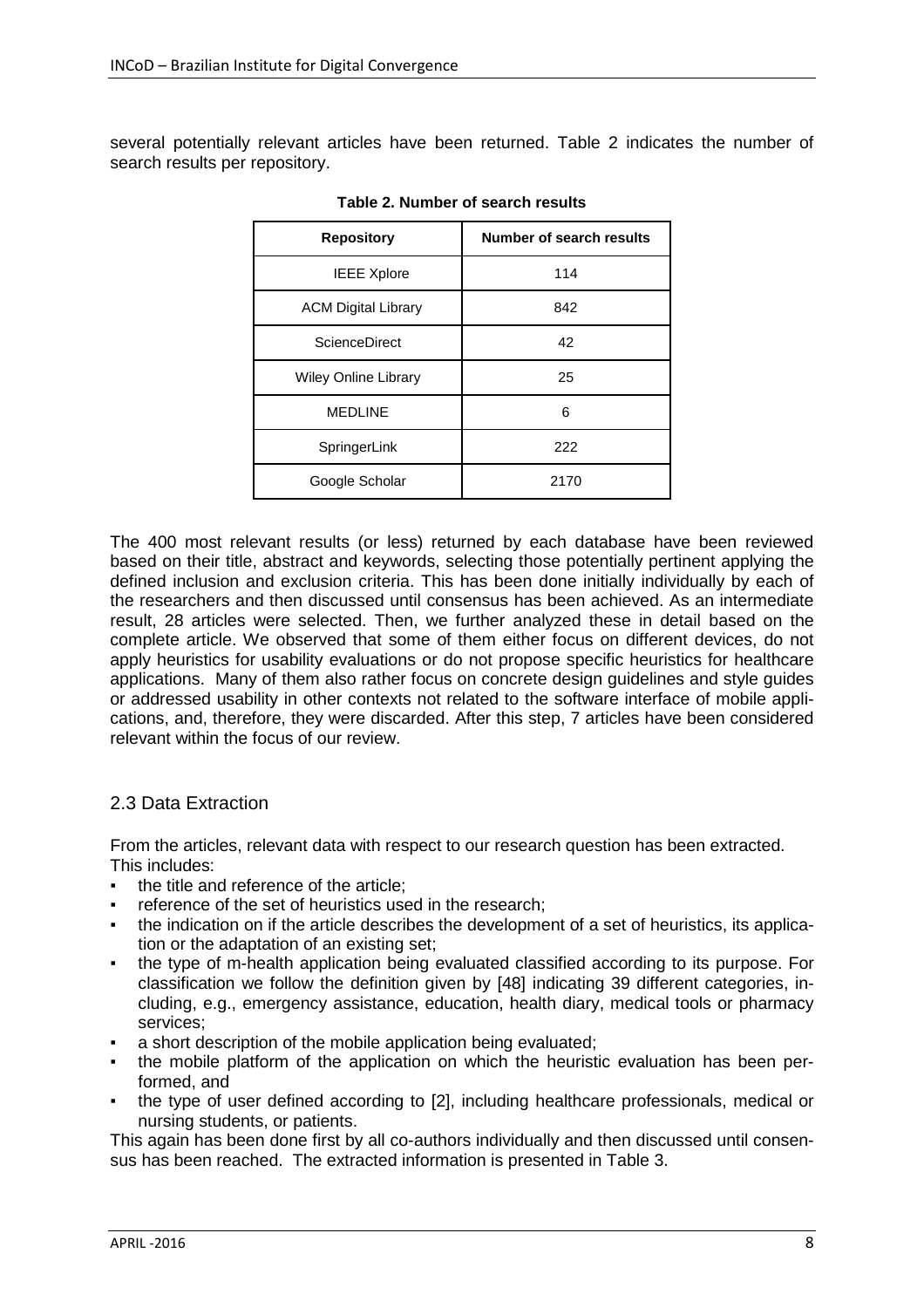| N <sup>o</sup> | <b>Title/Reference</b>                                                                                                                                      | Set of<br><b>Heuristics</b>                                     | <b>Heuristics</b><br>developed\<br>applied\<br>adapted                                   | Type of Ap-<br>plication                                    | App evaluated                                                                                                                                                                                                                     | Platform                               | Type of<br><b>User</b>               |
|----------------|-------------------------------------------------------------------------------------------------------------------------------------------------------------|-----------------------------------------------------------------|------------------------------------------------------------------------------------------|-------------------------------------------------------------|-----------------------------------------------------------------------------------------------------------------------------------------------------------------------------------------------------------------------------------|----------------------------------------|--------------------------------------|
| 01             | A Usability Study<br>of a Mobile<br>Health Applica-<br>tion for Rural<br>Ghanaian Mid-<br>wives / [49]                                                      | Bertini, 2006<br>$[50]$                                         | Applied                                                                                  | <b>Obstetrics</b><br>and<br>Gynecology                      | mClinic, a mo-<br>bile health appli-<br>cation to sup-<br>port midwife<br>access to the<br>Millennium Vil-<br>lage-Global<br>Network, an<br>eHealth delivery<br>platform that<br>captures data for<br>managing pa-<br>tient care. | Android                                | Health-<br>care<br>profes-<br>sional |
| 02             | <b>Systematic Anal-</b><br>ysis of Mobile<br>Diabetes Man-<br>agement Applica-<br>tions on Different<br><b>Platforms</b><br>/[51]                           | Bertini, 2009<br>$[40]$                                         | Applied                                                                                  | Health<br>Diary                                             | Set of 15 differ-<br>ent diabetes<br>management<br>applications<br>based on user's<br>data entry.                                                                                                                                 | Android,<br>Blackber-<br>ry and<br>iOS | Patient                              |
| 03             | Need for Usability<br>and Wish for Mo-<br>bility: Case Study<br>of Client End<br>Applications for<br>Primary Health-<br>care Providers in<br>Croatia / [52] | Nielsen, 2004<br>$[30]$                                         | Applied                                                                                  | <b>Others</b><br>(health care<br>information<br>system/HER) | Client end appli-<br>cation used by<br><b>PHC Providers</b><br>(Nurse, Pediatri-<br>cian, Gynecolo-<br>gist) to access<br>Primary Health-<br>Care Information<br>System.                                                          | Paper<br>prototype                     | Health-<br>care<br>profes-<br>sional |
| 04             | <b>MANTRA:</b><br>Mobile<br>Anticoagulant<br>Therapy Man-<br>agement / [53]                                                                                 | Nielsen, 2004<br>$[30]$                                         | Applied                                                                                  | Therapy                                                     | Applications for<br>management of<br>anticoagulation<br>therapy through<br>the results of<br>INR (Interna-<br>tional Normaliza-<br>tion Ratio) moni-<br>tors.                                                                     | Android/<br>iOS                        | Patient                              |
| 05             | An Electronic<br>Health Care -<br>Cardiac Monitor-<br>ing System / [54]                                                                                     | Nielsen, 1992<br>$[55]$ ;<br>Dunlop & Brews-<br>ter, 2002 [56]; | Applied /<br>Adaptation of<br>Nielsen's<br><b>Heuristics</b><br>and Dunlop<br>& Brewster | Cardiology                                                  | Electrocardio-<br>gram monitoring<br>application that<br>gathers the re-<br>sults of Blu-<br>etooth-enabled<br>ECG sensors.                                                                                                       | Windows<br>Mobile                      | Health-<br>care<br>profes-<br>sional |

**Table 3. Extracted Information**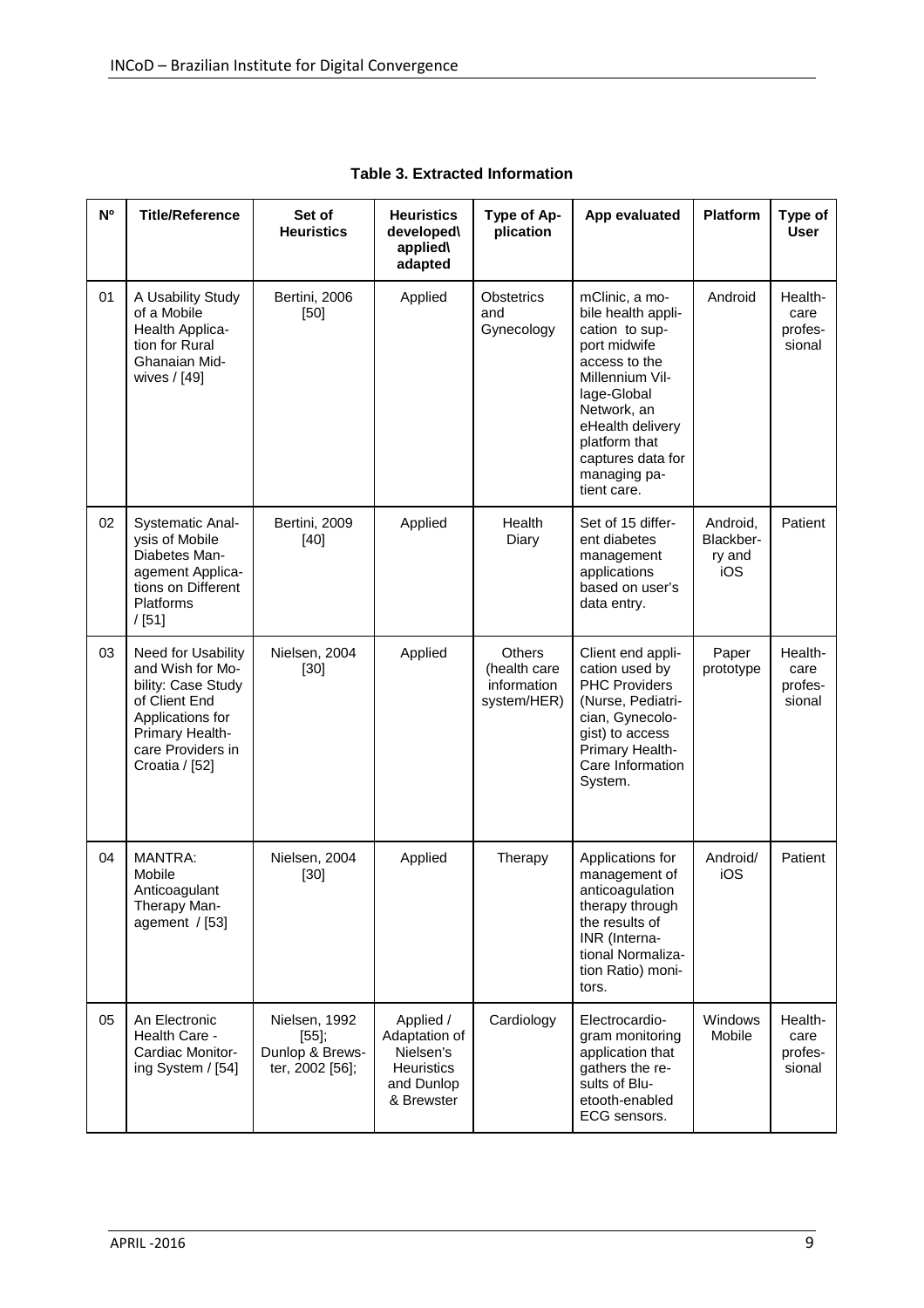| 06 | Usability and<br>Feasibility of<br>PmEB: A Mobile<br>Phone<br>Application for<br><b>Monitoring Real</b><br>Time Caloric Bal-<br>ance $/[57]$ | Nielsen, 2004<br>[30] | Applied   | Health Diary           | An application<br>that monitors the<br>user's daily calo-<br>rie consume.              | Functio-<br>nal Pro-<br>totype | Patient |
|----|----------------------------------------------------------------------------------------------------------------------------------------------|-----------------------|-----------|------------------------|----------------------------------------------------------------------------------------|--------------------------------|---------|
| 07 | A health literacy<br>and usability heu-<br>ristic evaluation<br>of a mobile con-<br>sumer health<br>application / [58]                       | Monkman, 2013<br>[58] | Developed | Reference <sup>2</sup> | Reference guide<br>application for<br>the comprehen-<br>sion of blood<br>test reports. | iOs                            | Patient |

The results show that heuristic usability evaluations of m-health apps are reported for both patients and healthcare professionals use. The purpose of the applications is diverse just as reported by [\[2\].](#page-15-0) Among the evaluations reported for patient's use, two are related to the selfmanagement of illnesses such as diabetes (article 2) and thrombosis (article 4), one was developed for the control of the user's caloric intake (article 6), and the other one is a reference guide for everyone to understand blood test reports (article 7). Regarding the use of healthcare professionals, all three apps were developed for the monitoring of patients' health (articles 1, 3, 5).



**Figure 1. Number of evaluated applications classified by user category**

The seven applications for which evaluations have been reported were classified according to their healthcare purpose: two of them are health diary applications, one is developed to be used by cardiologists and one is an obstetrics and gynecology application. We also encountered evaluations of a therapy application and a reference application, developed for users with little or no knowledge on the interpretation of blood test reports. One app provides access for healthcare professionals to the patient's information in a centralized way as a kind of electronic health record (EHR) via smartphones.

Most evaluations reported have been done with applications running on iOS or Android phones, which corresponds to the general predominance of these two mobile platforms [\[59\].](#page-18-11) A small number of heuristic evaluations were also found for others platforms such as Windows Mobile and Blackberry OS (Figure 2). Two evaluations were applied to prototypes, one using a paper prototype (visualizing aspects and features of the applications) and the other

 $2$  The apps classified as Reference, are supposed to be used by healthcare professional, but this guide is meant to be used by patients.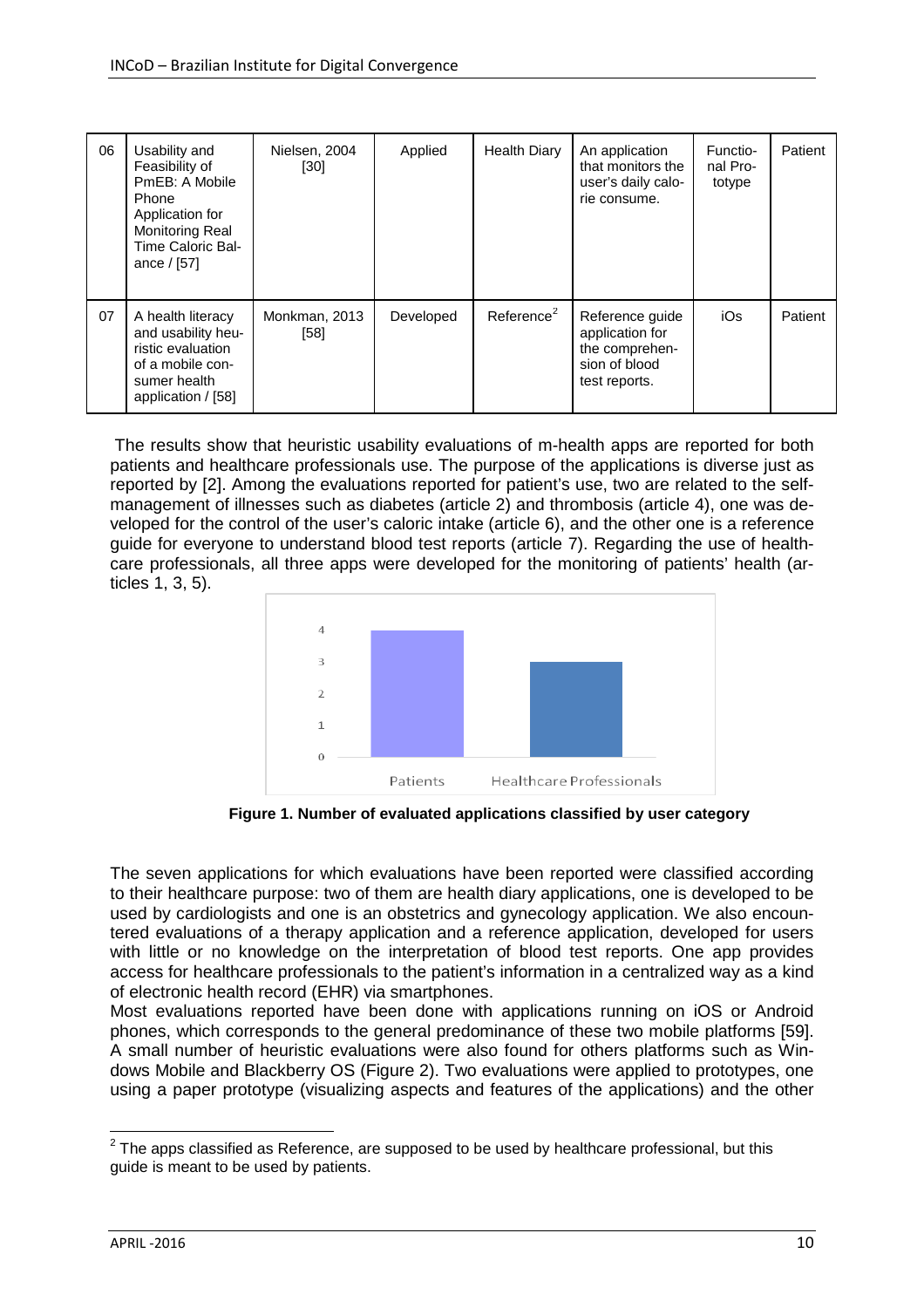using a functional prototype (an executable code representation very close to the final product).



**Figure 2. Number of heuristic evaluations by platform**

Different sets of heuristics have been used in the reported evaluations. Table 4 presents an overview on the four sets of heuristics that have been used.

| <b>Reference</b>  | Nielsen (1994<br>$[30]$ , 1995 [60])                                                                                                                                                                                                                                                                                                                                                                                        | Bertini et al. (2006<br>[50], 2009 [40])                                                                                                                                                                                                                                                                                                                                                                                                           | Monkman (2013) [58]                                                                                                                                                                                                                                                                                                                                                                                                                                                                                                                                                                                                                                                       | Nielsen + Dunlop<br>and Brewster<br>$(2010)$ [54]                                                                                                                                                                                                                                                                                                                                                                                                                                          |
|-------------------|-----------------------------------------------------------------------------------------------------------------------------------------------------------------------------------------------------------------------------------------------------------------------------------------------------------------------------------------------------------------------------------------------------------------------------|----------------------------------------------------------------------------------------------------------------------------------------------------------------------------------------------------------------------------------------------------------------------------------------------------------------------------------------------------------------------------------------------------------------------------------------------------|---------------------------------------------------------------------------------------------------------------------------------------------------------------------------------------------------------------------------------------------------------------------------------------------------------------------------------------------------------------------------------------------------------------------------------------------------------------------------------------------------------------------------------------------------------------------------------------------------------------------------------------------------------------------------|--------------------------------------------------------------------------------------------------------------------------------------------------------------------------------------------------------------------------------------------------------------------------------------------------------------------------------------------------------------------------------------------------------------------------------------------------------------------------------------------|
| <b>Heuristics</b> | 1. Visibility of sys-<br>tem status<br>2. Match between<br>system and the<br>real world<br>3. User control<br>and freedom<br>4. Consistency<br>and standards<br>5. Error prevention<br>6. Recognition<br>rather than recall<br>7. Flexibility and<br>efficiency of use<br>8. Aesthetic and<br>minimalist design<br>9. Help users rec-<br>ognize, diagnose,<br>and recover from<br>errors<br>10. Help and do-<br>cumentation | 1. Visibility of system<br>status and losabili-<br>ty/findability of the de-<br>vice<br>2. Match between sys-<br>tem and the real world<br>3. Consistency and<br>mapping<br>4. Good ergonomics<br>and minimalist design<br>5. Ease of input, screen<br>readability and glanca-<br>bility<br>6. Flexibility, efficiency<br>of use and personaliza-<br>tion<br>7. Aesthetic, privacy<br>and social conventions<br>8. Realistic error man-<br>agement | 1. Have a simple and en-<br>gaging home screen<br>2. Make registration and<br>logging in as simple and<br>obvious as possible<br>3. Put the most important<br>information first<br>4. Tell users what to do<br>and how to do it<br>5. Stay positive and realis-<br>tic. Include the benefits of<br>taking action<br>6. Provide specific action<br>steps<br>7. Write in plain language<br>8. Check content for accu-<br>racy<br>9. Display content clearly<br>on the page<br>10. Include a limited<br>amount of interactive con-<br>tent that users can tailor<br>11. Use meaningful head-<br>ings<br>12. Ensure styles are con-<br>sistent<br>13. Ensure the font is easy | 1. System feed-<br>back and reason-<br>able response<br>time<br>2. System spoke<br>users language<br>avoiding "system<br>terms"<br>3. System allows<br>'Easy escape /<br>Fxit"<br>4. Consistent user<br>interface using<br>standard phrases<br>and commands<br>5. Understandable<br>error messages<br>6. Interface is aes-<br>thetic and minima-<br>listic<br>7. Streamlined<br>feature set, allow-<br>ing easy screen<br>browsing<br>8. Support system,<br>available help at<br>all times |

**Table 4. Summary of the developed/adapted/applied sets of heuristics**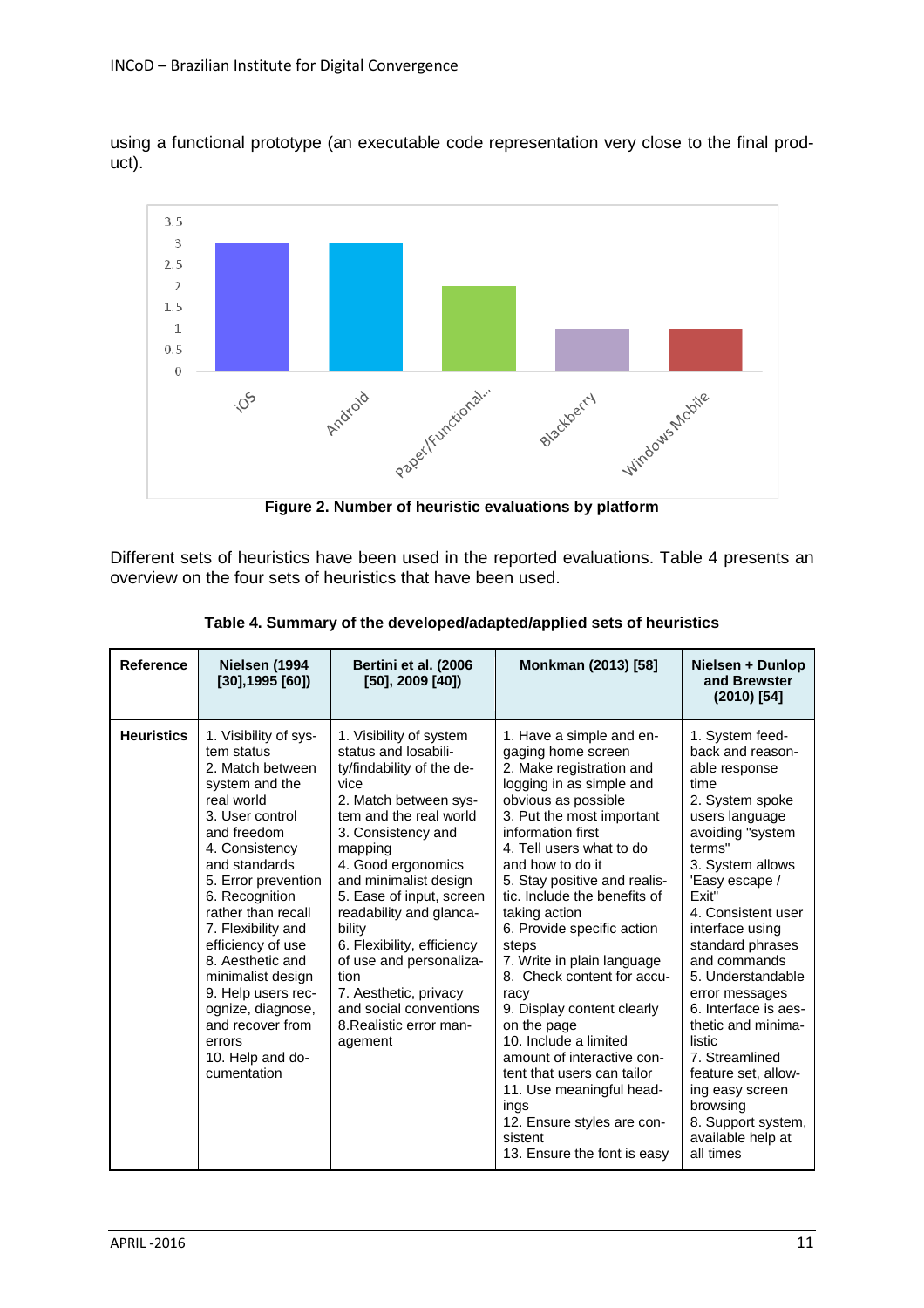|                                                |             |        | to read<br>14. Use white space and<br>avoid clutter<br>15. Keep content in the<br>center of the screen and<br>above the fold<br>16. Use images that facili-<br>tate learning<br>17. Use bold colors with<br>contrast and avoid dark or<br>busy backgrounds<br>18. Make the system ac-<br>cessible to people<br>with disabilities<br>19. Put topics in multiple<br>categories<br>20. Enable easy access to<br>home and menu screens<br>21. Make sure the "Back"<br>button works<br>22. Use linear information<br>paths (e.g.,<br>numbered screens)<br>23. Simplify screen-based<br>controls and enlarge but-<br>tons<br>24. Label links clearly and<br>use them effectively<br>25. Include simple search<br>and browse options<br>26. Invite users to share<br>content and provide feed-<br>back about their expe-<br>riences<br>27. Include printer-friendly<br>tools and resources<br>28. Incorporate audio and<br>visual features<br>29. Explore new media<br>such as Twitter or text<br>messaging | 9. Recognition<br>rather than recall<br>10. System pres-<br>entation and ease<br>of relative tasks |
|------------------------------------------------|-------------|--------|------------------------------------------------------------------------------------------------------------------------------------------------------------------------------------------------------------------------------------------------------------------------------------------------------------------------------------------------------------------------------------------------------------------------------------------------------------------------------------------------------------------------------------------------------------------------------------------------------------------------------------------------------------------------------------------------------------------------------------------------------------------------------------------------------------------------------------------------------------------------------------------------------------------------------------------------------------------------------------------------------|----------------------------------------------------------------------------------------------------|
| Articles<br>that used<br>these heu-<br>ristics | 03, 04, 06, | 01, 02 | 07                                                                                                                                                                                                                                                                                                                                                                                                                                                                                                                                                                                                                                                                                                                                                                                                                                                                                                                                                                                                   | 05                                                                                                 |

# **3. Discussion**

Despite the recognition of the importance of usability for the ever-increasing number of mhealth applications, our review showed that so far researches focusing on usability heuristics and evaluations of m-health apps are still sparse. Finding only seven articles with this focus, demonstrates clearly a lack of research in this area.

When analyzing the heuristics used for evaluations of m-health applications, we can observer a clear predominance of the traditional set of Nielsen's 10 heuristics (Figure 3).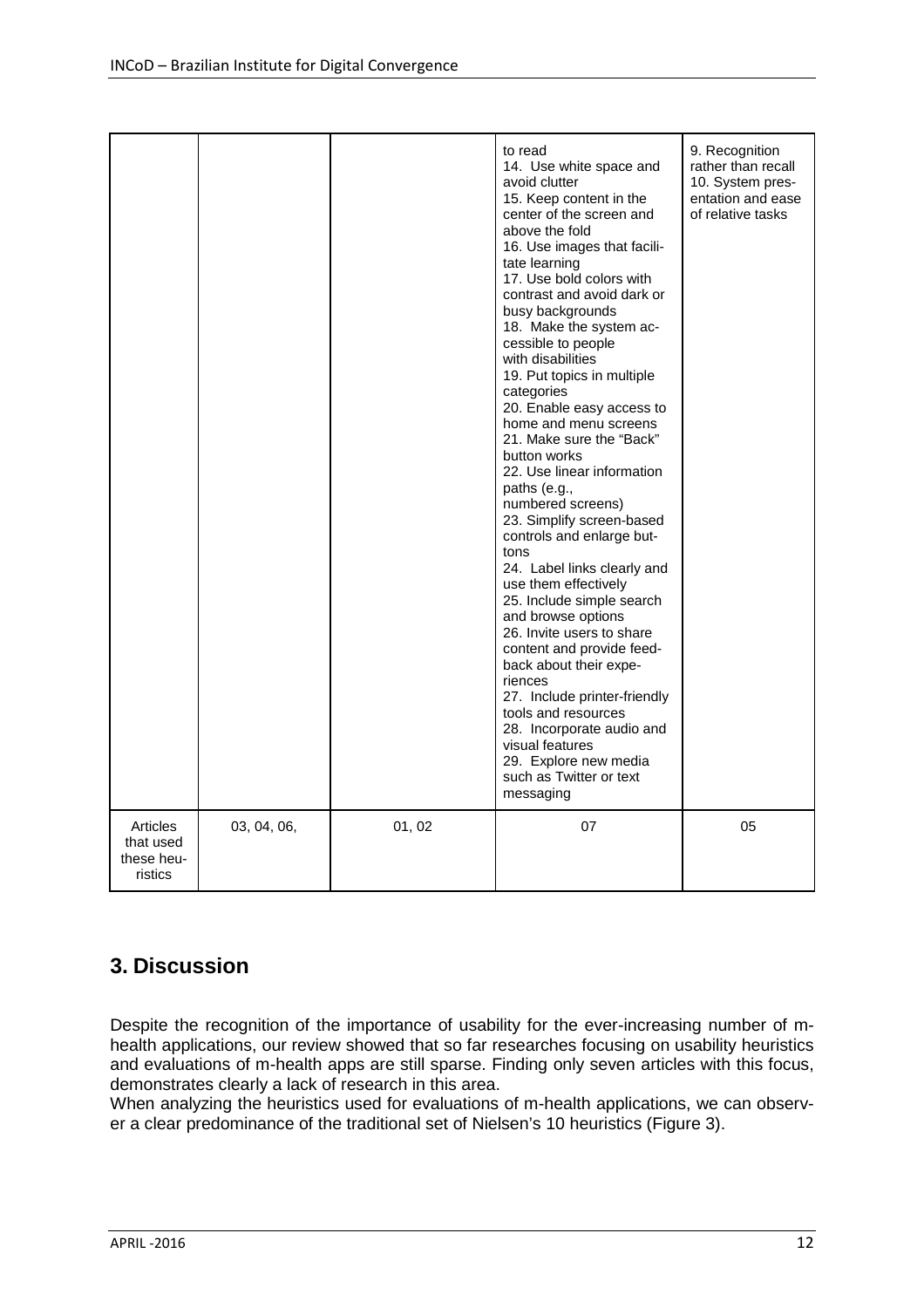

**Figure 3. Number of evaluations per set of heuristics**

This shows that traditional heuristics (originally developed for desktop applications) are still used to evaluate mobile applications. Different from our expectation, most studies did not use specifically customized heuristics neither with respect to mobile nor to healthcare characteristics to perform the evaluations. Instead, they simply used traditional heuristics including Nielsen [\(\[52\]](#page-18-4) [\[53\]](#page-18-5) [\[54\]](#page-18-6) and [\[57\]\)](#page-18-9) and an empirical adaption and unification of the sets by Dunlop & Brewster and Nielsen [\(\[54\]\)](#page-18-6). This leads to the question, if, thus, a customization may not be necessary? Several articles do not justify the selection of the set of heuristics. Only Kukec et al. (2011), explains the use of Nielsen's heuristics assuming that it covers all of the significant aspects of usability by comprising guidelines for user interface design in such a general way that they also cover specific issues associated to mobile apps.

However, another hypothesis of why the majority simply used "traditional" sets of heuristics may be the lack of well customized and validated sets for this specific context. Two articles [\[49\]](#page-18-1) and [\[51\]](#page-18-3) in fact report the usage of heuristics customized for mobile apps, as proposed by Bertini [\[40\].](#page-17-1) Bertini customizes a set of usability heuristics set based on a literature review with the objective to include relevant aspects of mobile cell phone applications, including, for example, the heuristic "Ease of input, screen readability and glancability". This heuristic reinforces that mobile users must be allowed to input data and scanning the screen as efficiently as possible, besides the difficulties imposed by the device limitations. This set was validated confronting the results of heuristic evaluations using the proposed set against the results of heuristic evaluations using Nielsen's heuristics [\[60\].](#page-18-12) The results showed that the set customized to mobile apps produced a more accurate evaluation in terms of number of problems detected. This set however, customizes heuristics to mobile applications in general, not taking into consideration specific characteristics of healthcare applications.

The only set of heuristics encountered customized to identify usability problems of m-health applications was proposed by Monkman [\[58\].](#page-18-10) By modifying guidelines proposed by Health Literacy Online (HLO) [\[61\]](#page-18-13) , the author proposes a set of 29 heuristics (such as "Check content for accuracy" and "Incorporate audio and visual features"), divided into 5 categories (screens, content, display, navigation, and interactivity). This set was validated by confronting the results of heuristic evaluations using the proposed set with evaluations based on guidelines proposed by HLO [\[61\].](#page-18-13) The comparison showed that, although the majority of the recommendations from the HLO guide for web sites were applicable for assessing mobile usability, the heuristics generated in the study benefit from being complemented with other evidence-based heuristics specific to mobile devices. So far, this set has only be used in an evaluation by the author himself [\[58\].](#page-18-10)

Analyzing in more detail the heuristics used, we can observe a certain coherence among them due to the recurrence of traditional heuristics. The heuristics "Visibility of system sta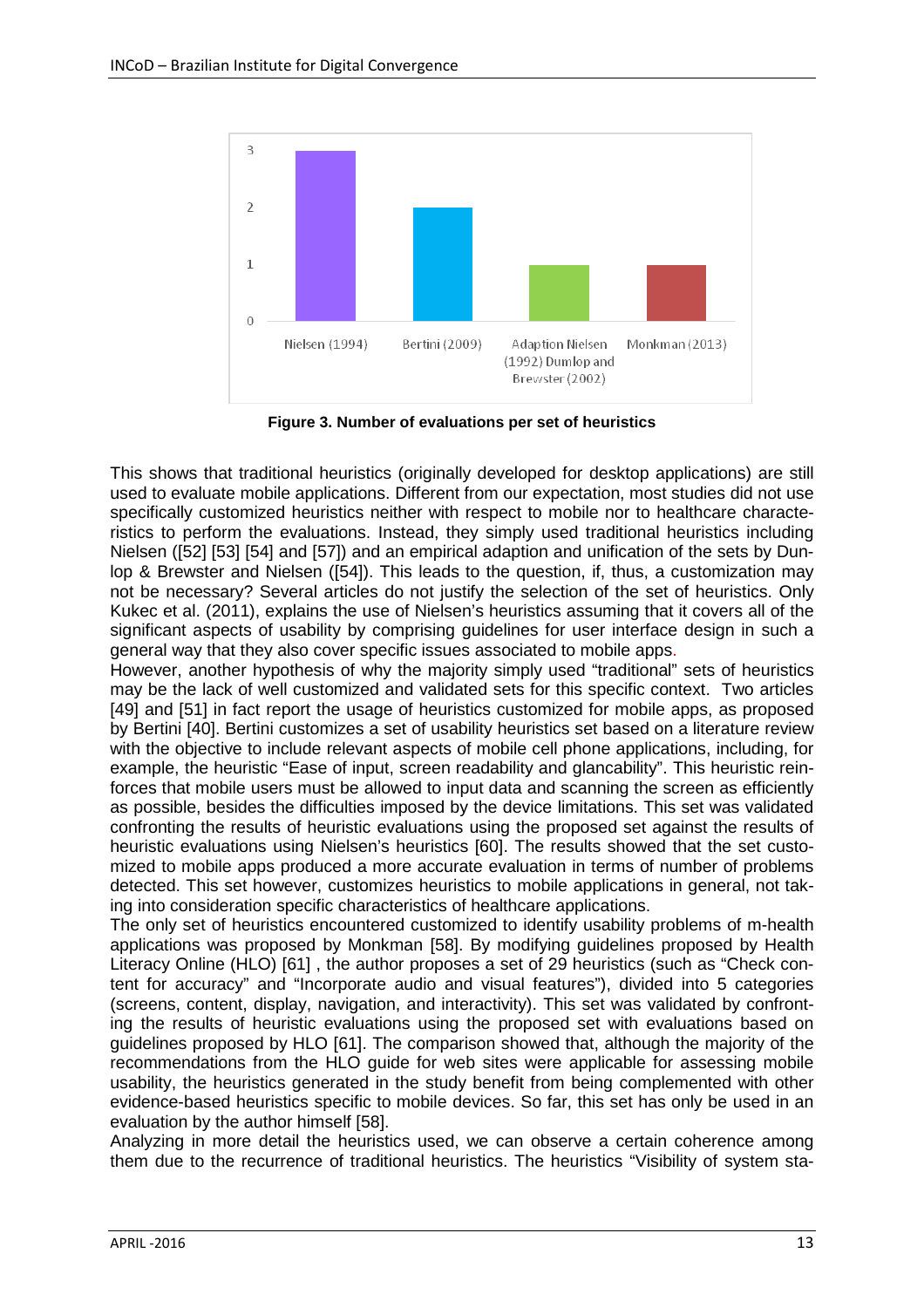tus", "Consistency and standards" and "Help users recognize, diagnose, and recover from errors" were used in three sets. Other heuristics also are recurrent, only under different names, such as "Match between system and the real world". This heuristic appeared in four sets and/or concentrated its focus to a specific issue within the heuristic, such as focusing on a match of the language used ("System spoke users language avoiding system terms" (Nielsen + Dunlop and Brewster, [\[54\]\)](#page-18-6) or "Write in plain language" [\[58\]](#page-18-10) ). Similarly, the heuristic "Aesthetic and minimalist design" appeared in 3 sets, called "Good ergonomics and minimalist design" by Bertini [\[40\]](#page-17-1) and "Interface is aesthetic and minimalist" by the adapted set Nielsen + Dunlop and Brewster [\[54\].](#page-18-6)

The observed recurrence of traditional heuristics may in fact indicate that these traditional heuristics are suffiently generic to cover usability issues independently of the type of device and or application. These results are also confirmed by other reviews focusing e.g. on mobile applications in general [\[62\].](#page-18-14) Yet, it also seems that only the traditional heuristics are not sufficient to cover comprehensively specific characteristics of different types of devices and/or application. So typically, these sets are customized by adding new specific heuristics. Examples with respect to the customization for mobile applications include heuristics "Ease of input, screen readability and glancability", "Aesthetic, privacy and social conventions" as added by Bertini et al. [\[40\]](#page-17-1) or "Streamlined feature set, allowing easy screen browsing" by Nielsen + Dunlop&Brewster [\[54\].](#page-18-6) In a similar way, Monkman [\[58\]](#page-18-10) added the following heuristics: "Have a simple and engaging home screen", "Put the most important information first", "Include a limited amount of interactive content that users can tailor", "Simplify screen-based controls and enlarge buttons", "Label links clearly and use them effectively" and "Include simple search and browse options". All these added heuristics are related to specific characteristics of mobile devices, such as limited screen size, in order to facilitate data entry and reading on screen. The developers are also encourage to "Incorporate audio and visual features" both to get the user's attention and to give feedback.

However, we could not detect any specific heuristic added with respect to specific characteristics of healthcare applications. Such a lack of customization has also been reported by others [\[63\]](#page-18-15) [\[64\].](#page-19-0) Yet, general research in the healthcare sector (not focusing exclusively on heuristic evaluations and/or mobile phones) indicate such a need for customization. Examples include the work on the customization of heuristics for clinical laboratory systems [\[44\],](#page-17-2) Electronic Health Record systems [\[65\]](#page-19-1) [\[43\]\[66\]](#page-17-3) (both for the usage on desktop computers) or medical devices (Using usability heuristics to evaluate patient safety of medical devices [\[15\]\)](#page-16-1) as well as adaptations of usability testing for m-health applications [\[41\].](#page-17-4)

#### **Threats to validity**

The validity of a study denotes the trustworthiness of the results and to what extent the results are true and not biased by the researchers' subjective point of view [\[67\].](#page-19-2) As with all research, there exist several threats to the validity of the results presented. However, in order to minimize potential threats we carefully followed a systematic literature review process as proposed by [\[46\].](#page-17-5) In order to prevent the unintentional exclusion of any important work in this area, we constructed the search string to be as inclusive as possible focusing on our research question. However, a limitation of the current search string lies in the exclusion of stand-alone terms such as "evaluation" and "heuristics". These individual terms lead to a large number of search results that are mostly irrelevant by considering evaluation and heuristics in a way not related to usability. To mitigate the risk of excluding potential relevant primary studies, a search string containing qualifiers to those terms (e.g. "usability heuristics" and "heuristic evaluation") was constructed, including also several synonyms. We also included in the string the term "e-health" with the intention to not overlook articles that might have used this term to refer to "m-health". We conducted the search using several prominent databases, covering the majority of scientific publications in the field of computing and medicine, as well as informal searches in parallel in order to reduce the risk of excluding relevant studies.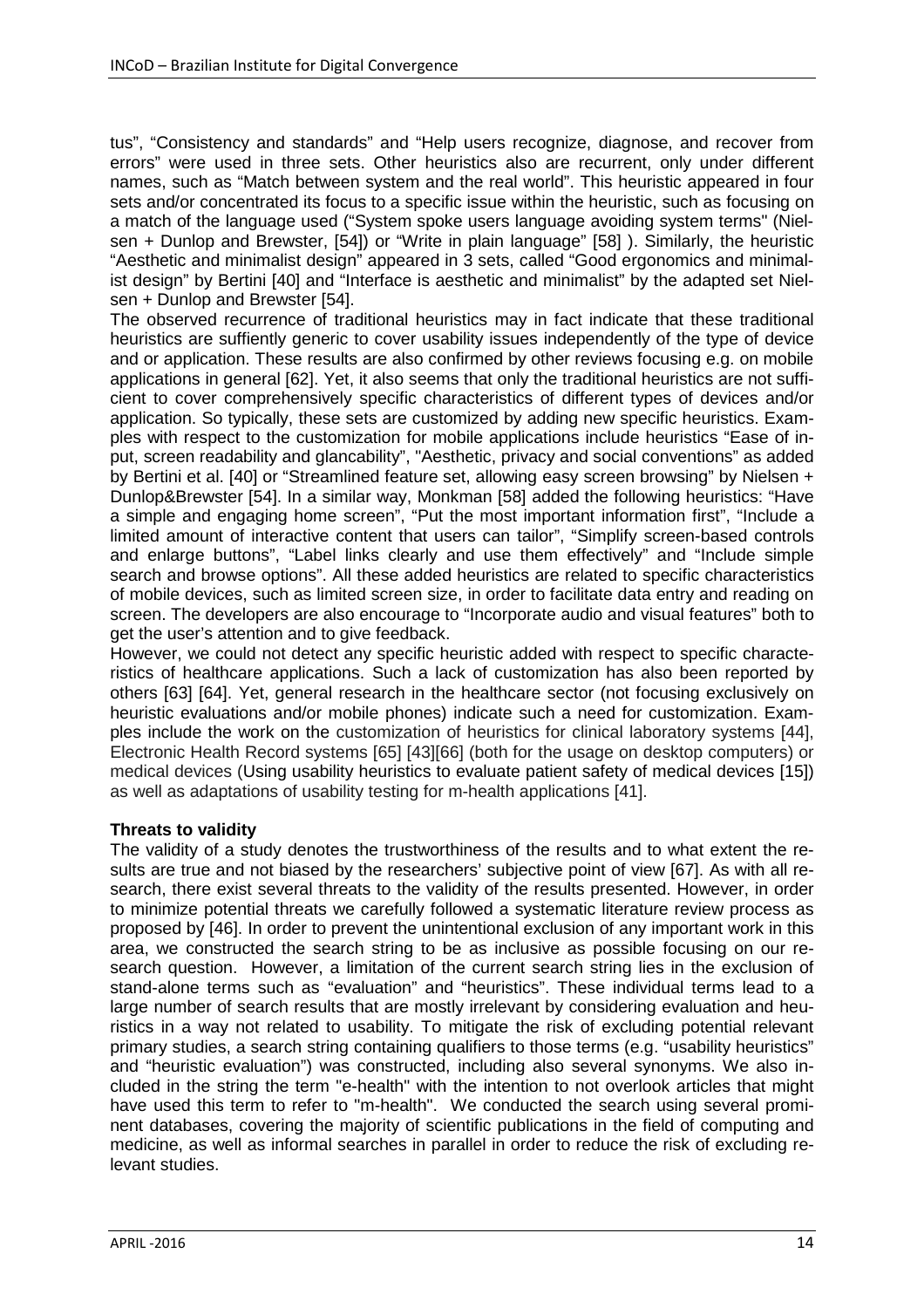The threat presented in the extraction and/or analysis and interpretation of data was mitigated with the involvement of junior and senior researchers with computing and design background and practical experience in the design of mobile applications interfaces throughout the process. All work was conducted by the authors together, constantly reviewing and discussing the data and results to reach a consensus.

# **4. Conclusion**

In this article we present the results of a systematic literature review to analyze the existence of specific usability heuristics for m-health applications. As result, we found only a very small number of articles reporting heuristic evaluations of this type of application. Most of these used "traditional" sets of usability heuristics, originally developed for any kind of application on desktop computers. Only two articles report the usage of heuristics customized to mobile applications but not further taking into consideration specific characteristics of healthcare applications. But, due to the enormous potential and currently advancing market of m-health applications and the importance of usability for their large-scale adoption and the minimization of patient's safety risks, there clearly seems to be lack of research on the customization of usability heuristics for this specific kind of application on smartphones. Providing a specialized set of heuristics for m-health could significantly contribute to the adoption of lightweight evaluation techniques as part of the usability engineering process that can be applied quickly and with minimal effort and, thus, contributing to the improvement of the usability of m-health applications.

## **Acknowledgments**

This work was supported by the CNPq (*Conselho Nacional de Desenvolvimento Científico e Tecnológico* – [www.cnpq.br\)](http://www.cnpq.br/), an entity of the Brazilian government focused on scientific and technological development, by Capes (*Coordenação de Aperfeiçoamento de Pessoal de Nível Superior*).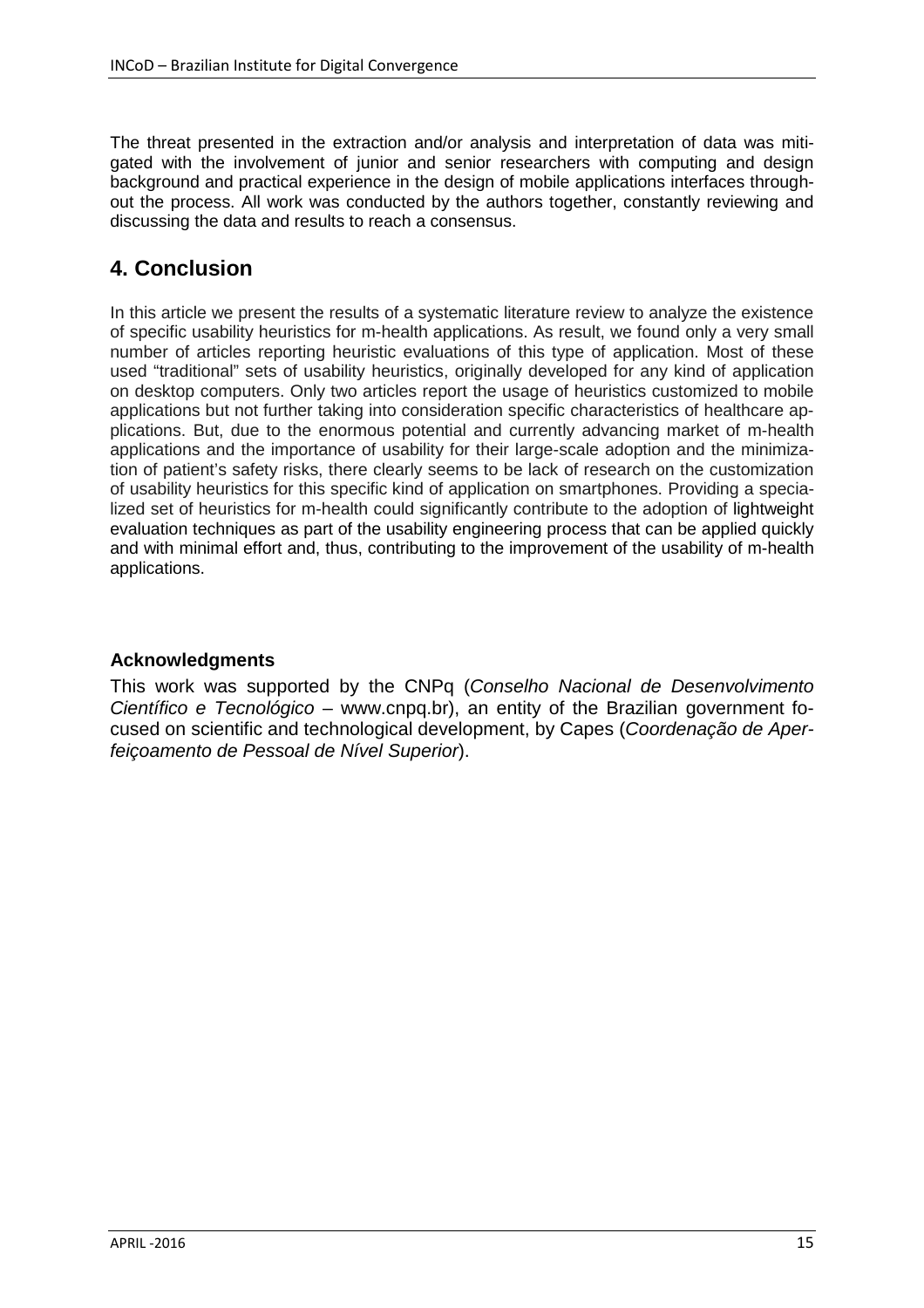## **Referências**

- [1] Litchfield S. [Internet]. Defining the Smartphone part 1. All About Symbian. 2010 [cited 17 November 2014]. Available from: http://www.allaboutsymbian.com/features/item/Defining\_the\_Smartphone.php.
- <span id="page-15-0"></span>[2] Mosa A.S.M.M., Yoo I., Sheets L.: A Systematic Review of Healthcare Applications for Smartphones. BMC Medical Informatics and Decision Making 12,67 (2012).
- [3] Researc2Guidance [Internet]. Global mHealth developer survey whitepaper: Summary of Survey Results. [cited 2014 Dec 17]. Available from: http://www.research2guidance.com/shop/index.php/downloadable/download/sample/sample\_id/ 69/
- [4] Martínez-Pérez B, de la Torre-Díez I, López-Coronado M. Mobile health applications for the most prevalent conditions by the World Health Organization: review and analysis. J Med Internet Res 2013;15(6):e120
- [5] Chomutare T, Fernandez-Luque L, Arsand E, Hartvigsen G. Features of mobile diabetes applications: review of the literature and analysis of current applications compared against evidencebased guidelines. J Med Internet Res 2011;13(3):e65
- [6] Mirkovic J1, Kaufman DR, Ruland CM. Supporting cancer patients in illness management: usability evaluation of a mobile app.JMIR Mhealth Uhealth [Internet]. 2014 Aug [cited 2014 Dec 17]; 2(3). Available from: http://www.ncbi.nlm.nih.gov/pubmed/25119490.
- [7] Harvard Health Publications. Using smartphone apps for heart health. [updated 2014, cited 2014 Dec 19]. Available from: http://www.health.harvard.edu/family-health-guide/updates/usingsmartphone-apps-for-heart-health
- [8] EPHA [Internet]. Brussels: European Public Health Alliance. [updated 2014 June 18; cited 2014 Dec 17]. Available from: http://www.epha.org/5568.
- [9] Demaerschalk B.M., Vargas J.E., Channer D.D., Noble B.N., Kiernan T.E., Gleason E.A. Smartphone teleradiology application is successfully incorporated into a telestroke network environment. Stroke [Internet]. 2012 Nov [Cited 2014 Dec 17]; 43(11): [about 3 p.] Available from: http://www.ncbi.nlm.nih.gov/pubmed/22968466
- [10] Giuliano I.C.B., Junior C.L.B., Von Wangenheim A.; Coutinho M.S.S.A. Issuing electrocardiographic reports remotely: experience of the telemedicine network of Santa Catarina. Arquivos Brasileiros de Cardiologia [Internet].2012 Oct 18 [cited 2014 Dec17]; 99(5). Available from:http://www.scielo.br/scielo.php?pid=S0066- 782X2012001400008&script=sci\_arttext&tlng=en.
- [11] Vital Wave Consulting. mHealth for Development: The Opportunity of Mobile Technology for Healthcare in the Developing World. Washington, D.C. and Berkshire, UK: UN Foundation-Vodafone Foundation Partnership, 2009.
- [12] Liu C., Zhu Q., Holroyd K.A., Seng E.K. Status and trends of mobile-health applications for iOS devices: A developer's perspective. Journal of Systems and Software [Internet]. 2011 [cited 2014 Dec 2014]; 84(11):[about 11 p.]. Available from: http://dl.acm.org/citation.cfm?id=2031062.
- [13] Sheehan B, Lee Y, Rodriguez M, Tiase V, Schnall R. A comparison of usability factors of four mobile devices for accessing healthcare information by adolescents. Appl Clin Inform. 2012 [cited 2014 Dec 17]; 3(4): [10 p.]. Available from: http://www.ncbi.nlm.nih.gov/pubmed/23227134.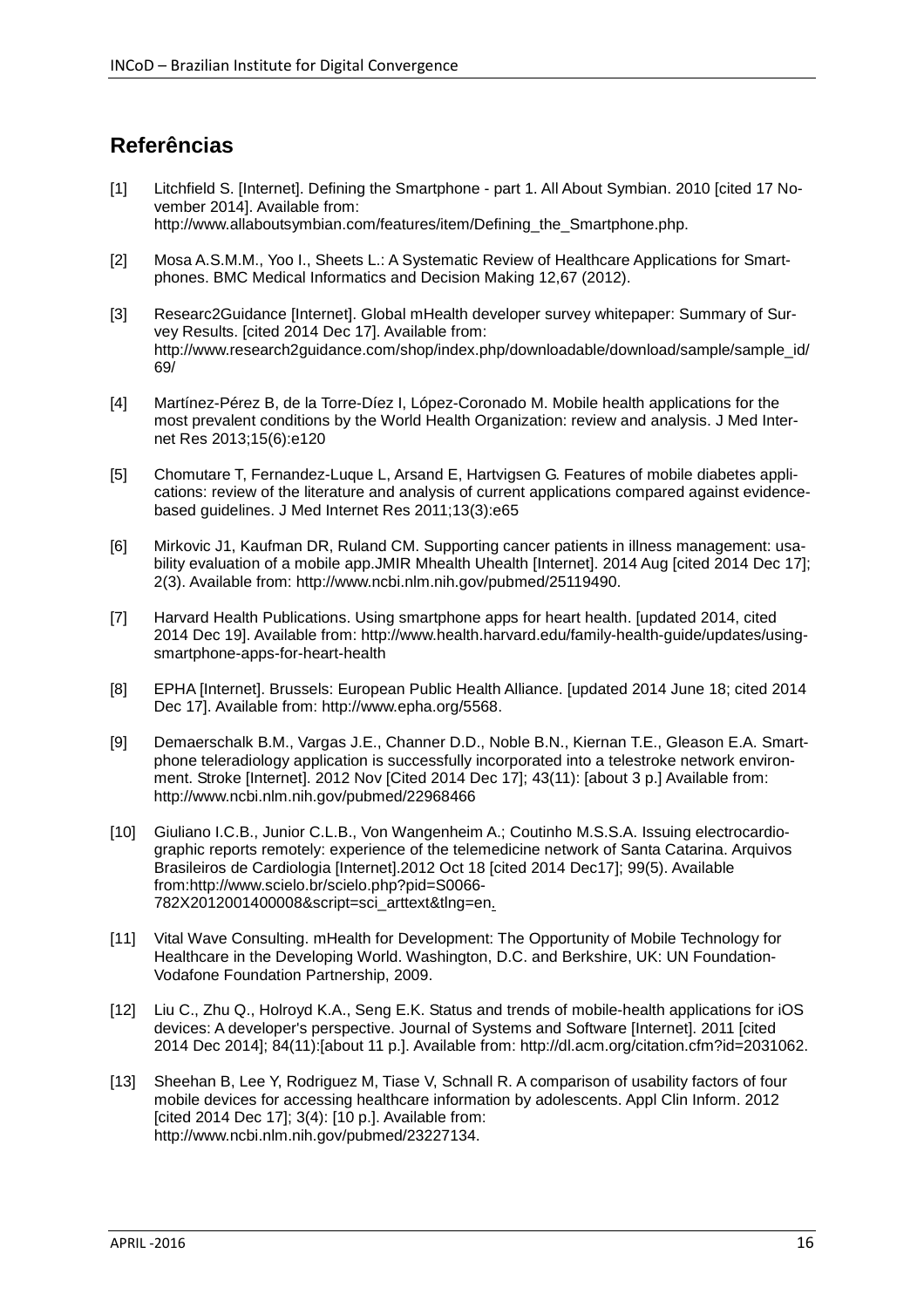- [14] Institute of Medicine of the Nation Academies. Health IT and Patient Safety: Building Safer Systems for Better Care [Internet]. 2011 [cited 20014 Dec 17]. Available from: http://www.iom.edu/Reports/2011/Health-IT-and-Patient-Safety-Building-Safer-Systems-for-Better-Care.aspx
- <span id="page-16-1"></span>[15] Zhang J., Johnson T.R., Patel V.L., Paige D.L, Kubose T. Using usability heuristics to evaluate patient safety of medical devices. JBI [Internet]. 2003 Feb [cited 2013 Dec 17]; 36(1-2): [7 p.]. Available from: http://www.sciencedirect.com/science/article/pii/S1532046403000601
- [16] Beuscart-Zéphir M, Aarts J, Elkin P. Human factors engineering for healthcare IT clinical applications. Int J Med Inform. 2010 [cited 2014 Dec 17]; 79(4): [about 1 p.]. Available from: http://www.ncbi.nlm.nih.gov/pubmed/20167533
- [17] van der Peijl J, Klein J, Grass C, Freudenthal A. Design for risk control: The role of usability engineering in the management of use-related risks. Journal of Biomedical Informatics. 2012; 45(4):795-812.
- [18] DesRoches C, Campbell E, Rao S, Donelan K, Ferris T, Jha A et al. Electronic Health Records in Ambulatory Care — A National Survey of Physicians. New England Journal of Medicine. 2008; 359(1):50-60.
- [19] Whitlock LA, McLaughlin AC, editors. Usability of blood glucose tracking apps for older users. Proceedings of the Human factors and ergonomics society 56th annual meeting; 2012. Santa Monica, CA.
- [20] Grindrod K, Li M, Gates A. Evaluating User Perceptions of Mobile Medication Management Applications With Older Adults: A Usability Study. JMIR Mhealth Uhealth. 2014;2(1).
- [21] Stead W, Lin H. Computational technology for effective health care. Washington, D.C.: National Academies Press; 2009.
- [22] Robbins R, Brown H, Ehlers A, Joska J, Thomas K, Burgess R et al. A Smartphone App to Screen for HIV-Related Neurocognitive Impairment. JournalMTM. 2014;3(1):23-36.
- [23] Thyrometrix.com. ThyroMetrix™ TSH Reader and Test System for the Thyroid [Internet]. 2014. Available from: [http://www.thyrometrix.com](http://www.thyrometrix.com/)
- [24] Antaviana C. mHealth turns old age into the age 3.0 mHealth [Internet]. Mobilehealthglobal.com. 2014. Available from: http://www.mobilehealthglobal.com/in-the-news/news/81/mhealthturns-old-age-into-the-age-30.
- [25] Manhattan Research. Mobile Health Trends for 2012 [Internet]. 2014. Available from: http://manhattanresearch.com/Images---Files/Data-Snapshots/Mobile-Health-Trends-for-2012.aspx.
- [26] Brown W, Yen P, Rojas M, Schnall R. Assessment of the Health IT Usability Evaluation Model (Health-ITUEM) for evaluating mobile health (mHealth) technology. Journal of Biomedical Informatics. 2013;46(6):1080-1087.
- [27] ISO 9241-11 (1998): Ergonomic requirements for office work with visual display terminals (VDTs) – Guidance on usability.
- [28] Preece J, Rogers Y, Sharp H. Interaction design. New York, NY: J. Wiley & Sons; 2002.
- [29] Nielsen J, Molich R. Heuristic evaluation of user interfaces. CHI '90 Proceedings of the SIGCHI Conference on Human Factors in Computing Systems. New York: ACM; 2014. p. 249-256.
- <span id="page-16-0"></span>[30] Nielsen J, Marck R. Usability inspection methods. New York, N.Y.: John Wiley & Sons; 1994.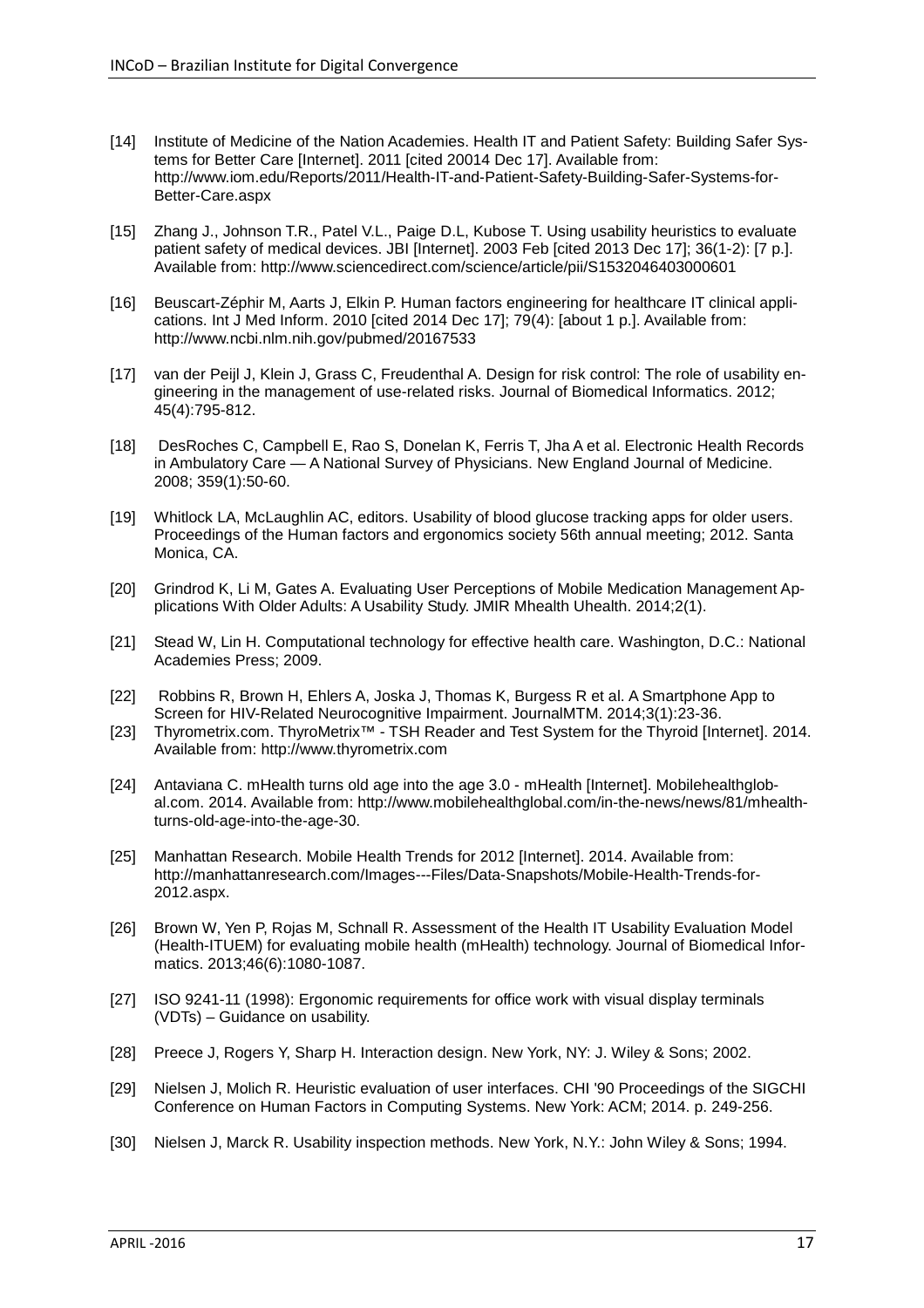- [31] Shneiderman B. User interface design with speech technologies : A cognitive limitations review. Sprache und Datenverarbeitung. 2004;28(2):101-109.
- [32] Scapin D, Bastien J. Ergonomic criteria for evaluating the ergonomic quality of interactive systems. Behaviour & Information Technology. 1997;16(4-5):220-231.
- [33] Keevil B. Measuring the usability index of your Web site. Proceedings of the 16th annual international conference on Computer documentation - SIGDOC '98. 1998.
- [34] Tezza R, Bornia A, Andrade D. Measuring web usability using item response theory: Principles, features and opportunities. Interacting with Computers. 2011;23(2):167-175.
- [35] Gu X, Ding R, Fu S. Improving Accessibility for Seniors in a Life-long Learning Network. International Journal of Adult Vocational Education and Technology. 2011;2(2):11-24.
- [36] Solano A, Rusu C, Collazos C, Roncagliolo S, Arciniegas J, Rusu V. Usability Heuristics for Interactive Digital Television. The Third International Conference on Advances in Future Internet (AFIN 2011). Nice; 2011. p. 60-63.
- [37] Somervell J. Developing heuristic evaluation methods for large screen information exhibits based on critical parameters [Doctorate]. Virginia Polytechnic Institute and State University; 2004.
- [38] Holzinger A. Usability engineering methods for software developers. Commun ACM. 2005; 48(1):71-74.
- [39] Wasserman, A.I. (2010). Software Engineering Issues for Mobile Application Development. In Proceedings of Workshop on Mobile Software Engineering. Santa Clara, California: ACM.
- <span id="page-17-1"></span>[40] Bertini E, Catarci T, Dix A, Gabrielli S, Kimani S, Santucci G. Appropriating heuristic evaluation for mobile computing. International Journal of Mobile Human Computer Interaction (IJMHCI). 2009; 1(1):20-41.
- <span id="page-17-4"></span>[41] mHIMSS. Selecting a Mobile App: Evaluating the Usability of Medical Applications. V.1.0. Chicago; 2012.
- [42] Balagtas-Fernandez F, Forrai J, Hussmann H. Evaluation of User Interface Design and Input Methods for Applications on Mobile Touch Screen Devices. 12th IFIP TC 13 International Conference on Human-Computer Interaction: Part I. Springer; 2009. p. 243-246.
- <span id="page-17-3"></span>[43] Shneiderman B. Tragic Errors: Usability and Electronic Health Records. Interactions. 2011; 18(6):60-63.
- <span id="page-17-2"></span>[44] Alves J. M., Gresse Von Wangenheim C.; Savaris A.; Von Wangenheim A. Identifying and Evaluating Usability Heuristics Applicable to Clinical Laboratory Systems. 27th International Symposium on Computer – Based Medical Systems, New York. 2014.
- [45] Yoder, J. W.; Schultz, D. E; Williams, B. T.. The MEDIGATE Graphical User Interface for Entry of Physical Findings: Design Principles and Implementation. Journal of Medical Systems, Brazil, p. 325-337. 1998.)
- <span id="page-17-5"></span>[46] Kitchenham B, Pearl Brereton O, Budgen D, Turner M, Bailey J, Linkman S. Systematic literature reviews in software engineering – A systematic literature review. Information and Software Technology. 2009;51(1):7-15.
- <span id="page-17-0"></span>[47] Hall S, Anderson E. Operating systems for mobile computing. Journal of Computing Sciences in Colleges. 2009;25(2):64-71.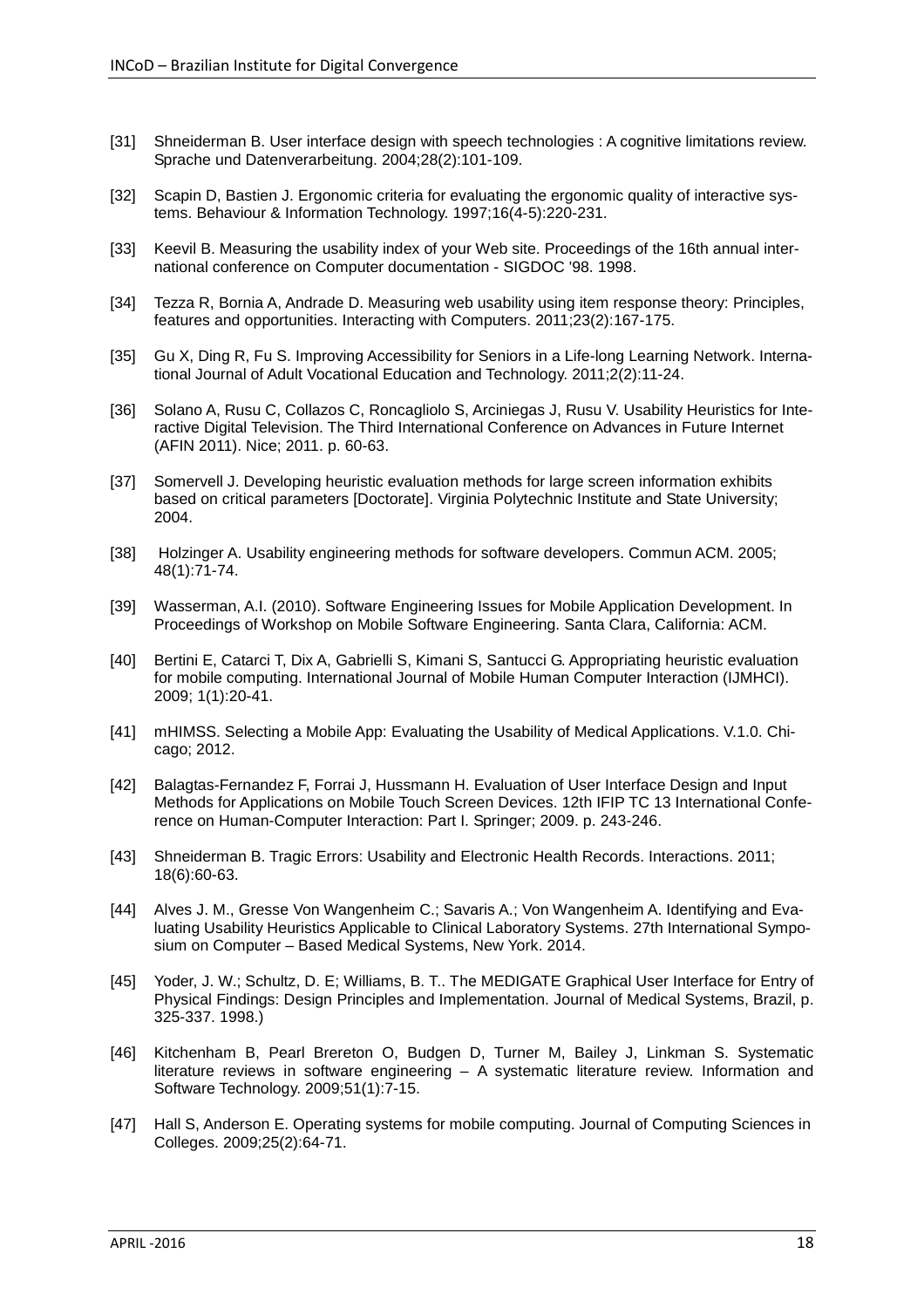- <span id="page-18-0"></span>[48] Obiodu V., Obiodu E. An Empirical Review of the Top 500 Medical Apps in a European Android Market. JMTM [Internet]. 2012 [cited 2014 Dec 19]; 1(4):22-37. Available from: http://articles.journalmtm.com/74.pdf
- <span id="page-18-1"></span>[49] Vélez O, Okyere P, Kanter A, Bakken S. A Usability Study of a Mobile Health Application for Rural Ghanaian Midwives. Journal of Midwifery & Women's Health. 2014;59(2):184-191.
- <span id="page-18-2"></span>[50] Bertini E, Gabrielli S, Kimani S. Appropriating and assessing heuristics for mobile computing. Proceedings of the working conference on Advanced visual interfaces. Venice, Italy; 2006. p. 119-126.
- <span id="page-18-3"></span>[51] Garcia E, Martin C, Garcia A, Harrison R, Flood D. Systematic Analysis of Mobile Diabetes Management Applications on Different Platforms. Information Quality in e-Health. 2011; 379- 396.
- <span id="page-18-4"></span>[52] Kukec M, Ljubic S, Glavinic V. Need for Usability and Wish for Mobility: Case Study of Client End Applications for Primary Healthcare Providers in Croatia. Information Quality in e-Health. 2011; 171-190.
- <span id="page-18-5"></span>[53] Barricelli B, Abdelnour-Nocera J, Wilson J, Moore J, Devis Y. MANTRA: Mobile Anticoagulant Therapy Management. 7th International Conference on Pervasive Computing Technologies for Healthcare. IEEE; 2013. p. 278 – 281.
- <span id="page-18-6"></span>[54] Le H, Kuttel M, Chandran G. An Electronic Health Care - Cardiac Monitoring System. International Conference on Communications Workshops. Cape Town: IEEE; 2010.
- <span id="page-18-7"></span>[55] Nielsen J. Finding usability problems through heuristic evaluation. Proceedings of ACM CHI'92 Conference; 1992 June 3-7; Monterey, CA. New York: ACM Press; 1992.
- <span id="page-18-8"></span>[56] Dunlop M, Brewster S. The Challenge of Mobile Devices for Human Computer Interaction. Personal and Ubiquitous Computing. 2002; 6(4):235-236.
- <span id="page-18-9"></span>[57] Tsai C, Lee G, Raab F, Norman G, Sohn T, Griswold W et al. Usability and Feasibility of PmEB: A Mobile Phone Application for Monitoring Real Time Caloric Balance. Mobile Networks and Applications. 2007; 12(2-3):173-184.
- <span id="page-18-10"></span>[58] Monkman H, Kushniruk A. A health literacy and usability heuristic evaluation of a mobile consumer health application. Studies in health technology and informatics. 2013;192:724 - 728.
- <span id="page-18-11"></span>[59] Gartner. Gartner Says Smartphone Sales Accounted for 55 Percent of Overall Mobile Phone<br>Sales in Third Quarter of 2013 [Internet]. 2013. Available from: Sales in Third Quarter of 2013 [Internet]. 2013. Available from: http://www.gartner.com/newsroom/id/2623415.
- <span id="page-18-12"></span>[60] Nielsen J [Internet]. 10 Usability Heuristics for User Interface Design. [updated 1995 January 1; cited 2014 Dec 19]. Available from: http://www.nngroup.com/articles/ten-usability-heuristics/.
- <span id="page-18-13"></span>[61] U.S. Department of Health and Human Services, Office of Disease Prevention and Health Promotion. Health literacy online: A guide to writing and designing easy-to-use health Web sites. Washington, DC; 2010.
- <span id="page-18-14"></span>[62] Gresse von Wangenheim C., Witt A. T., Borgatto A.F., Nunes J. V., Lacerda T.C., Krone C.; Souza L. de O. Measuring the Usability of Mobile Phone Applications. International Journal of Mobile Human Computer Interaction (IJMHCI), to appear 2014.
- <span id="page-18-15"></span>[63] Tang Z., Johnson T.R., Tindall R.D., Zhang J. Applying heuristic evaluation to improve the usability of a telemedicine system. Telemedicine journal and e-health. 2006; 12(1): 24-34.